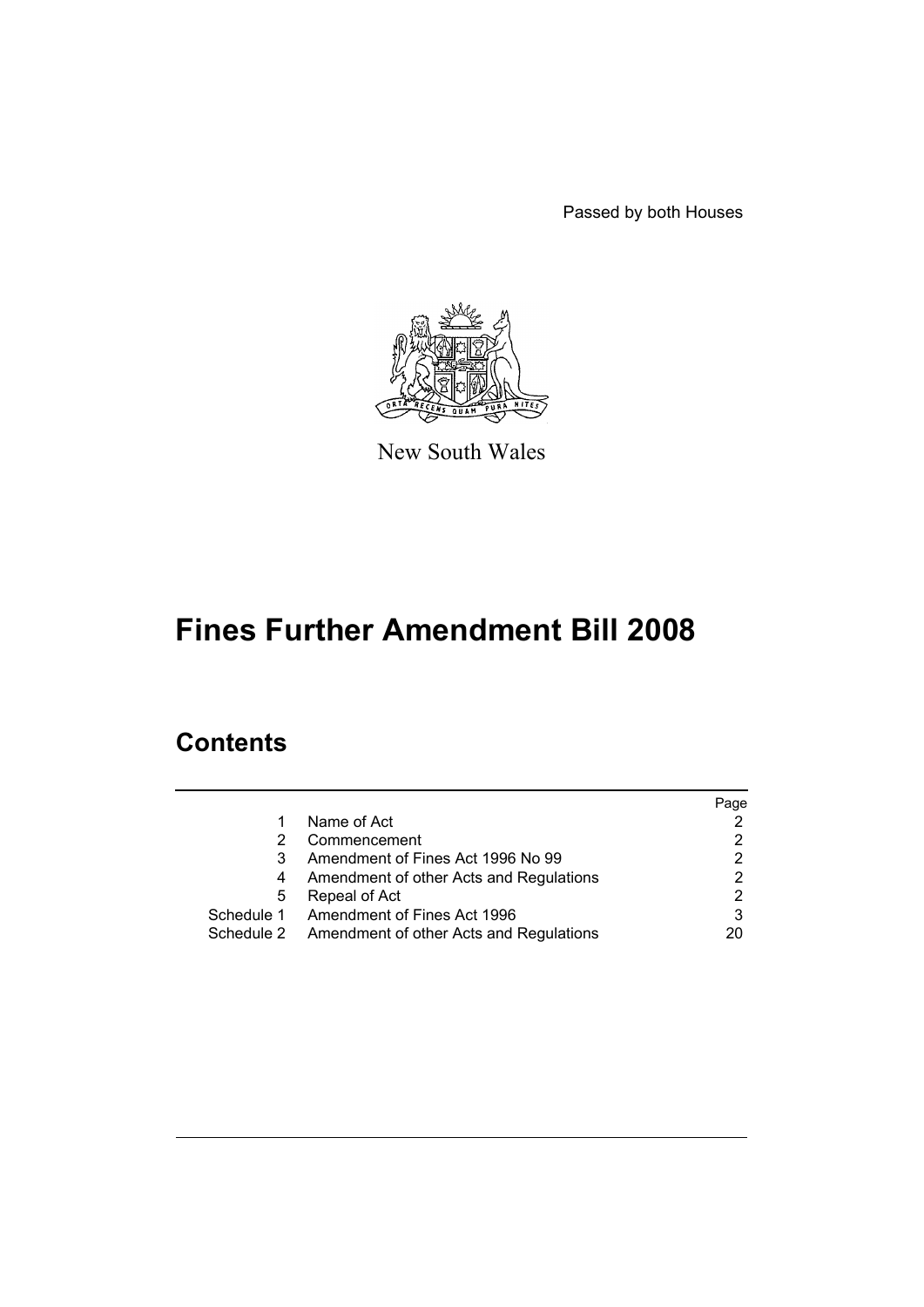*I certify that this PUBLIC BILL, which originated in the LEGISLATIVE COUNCIL, has finally passed the LEGISLATIVE COUNCIL and the LEGISLATIVE ASSEMBLY of NEW SOUTH WALES.*

*Legislative Council 2008* *Clerk of the Parliaments*



New South Wales

# **Fines Further Amendment Bill 2008**

Act No , 2008

An Act to amend the *Fines Act 1996* and other laws to make provision with respect to fines and their enforcement; and for other purposes.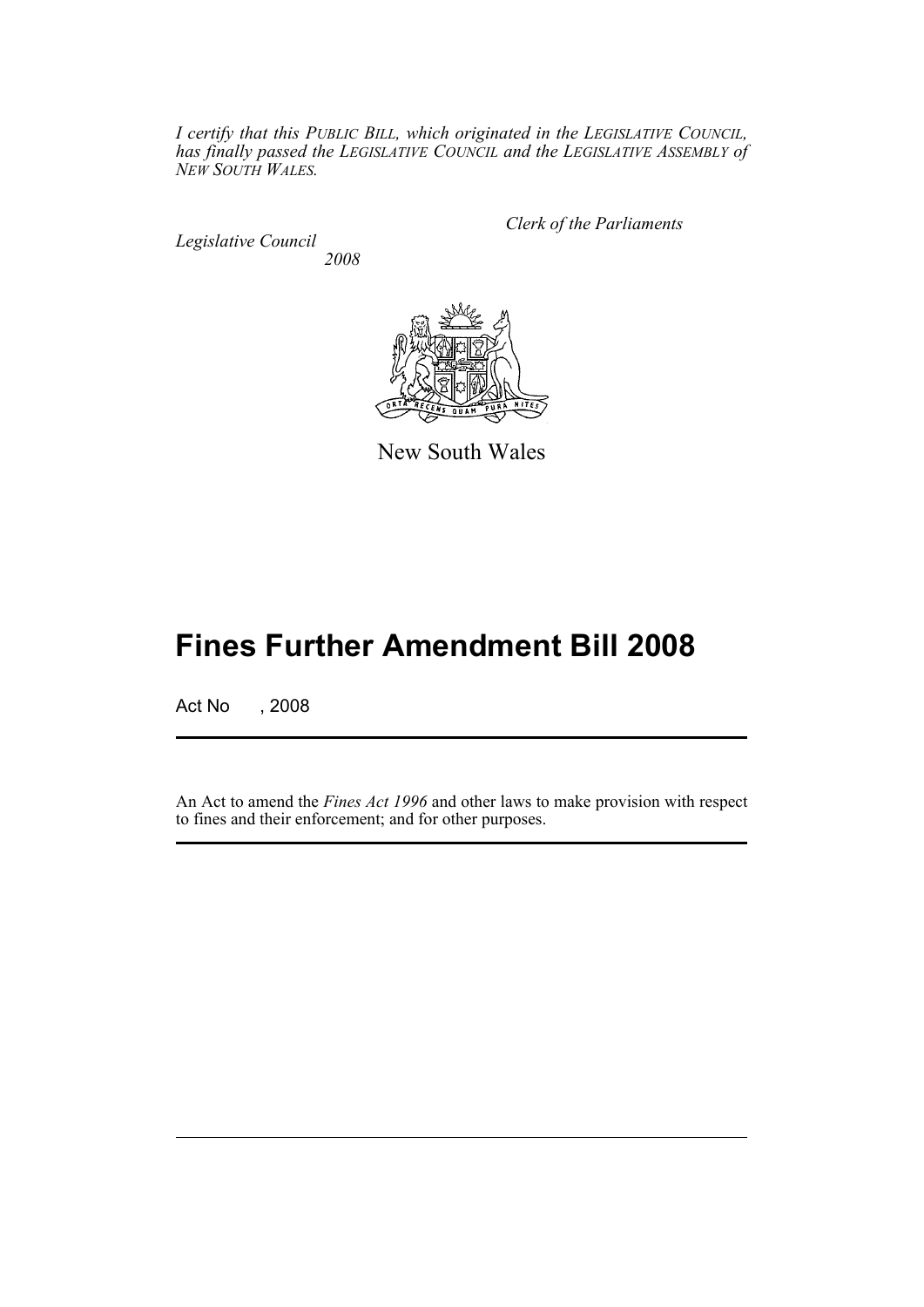# <span id="page-2-0"></span>**The Legislature of New South Wales enacts:**

# **1 Name of Act**

This Act is the *Fines Further Amendment Act 2008*.

# <span id="page-2-1"></span>**2 Commencement**

- (1) This Act commences on a day or days to be appointed by proclamation, except as provided by subsection  $(2)$ .
- (2) Sections 1–5 and Schedules 1 [2], [9], [20], [24]–[28], [30] (except to the extent that it inserts section  $\overline{101B(1)}(a)$ ),  $\overline{31}$  (except to the extent that it inserts section 101B (6) (a)) and  $\overline{34}$ – $\overline{36}$ , 2.1 and 2.2  $\overline{11}$ – $\overline{31}$ and [5]–[8] commence on the date of assent to this Act.

# <span id="page-2-2"></span>**3 Amendment of Fines Act 1996 No 99**

The *Fines Act 1996* is amended as set out in Schedule 1.

# <span id="page-2-3"></span>**4 Amendment of other Acts and Regulations**

Each Act and Regulation specified in Schedule 2 is amended as set out in that Schedule.

# <span id="page-2-4"></span>**5 Repeal of Act**

- (1) This Act is repealed on the day following the day on which all of the provisions of this Act have commenced.
- (2) The repeal of this Act does not, because of the operation of section 30 of the *Interpretation Act 1987*, affect any amendment made by this Act.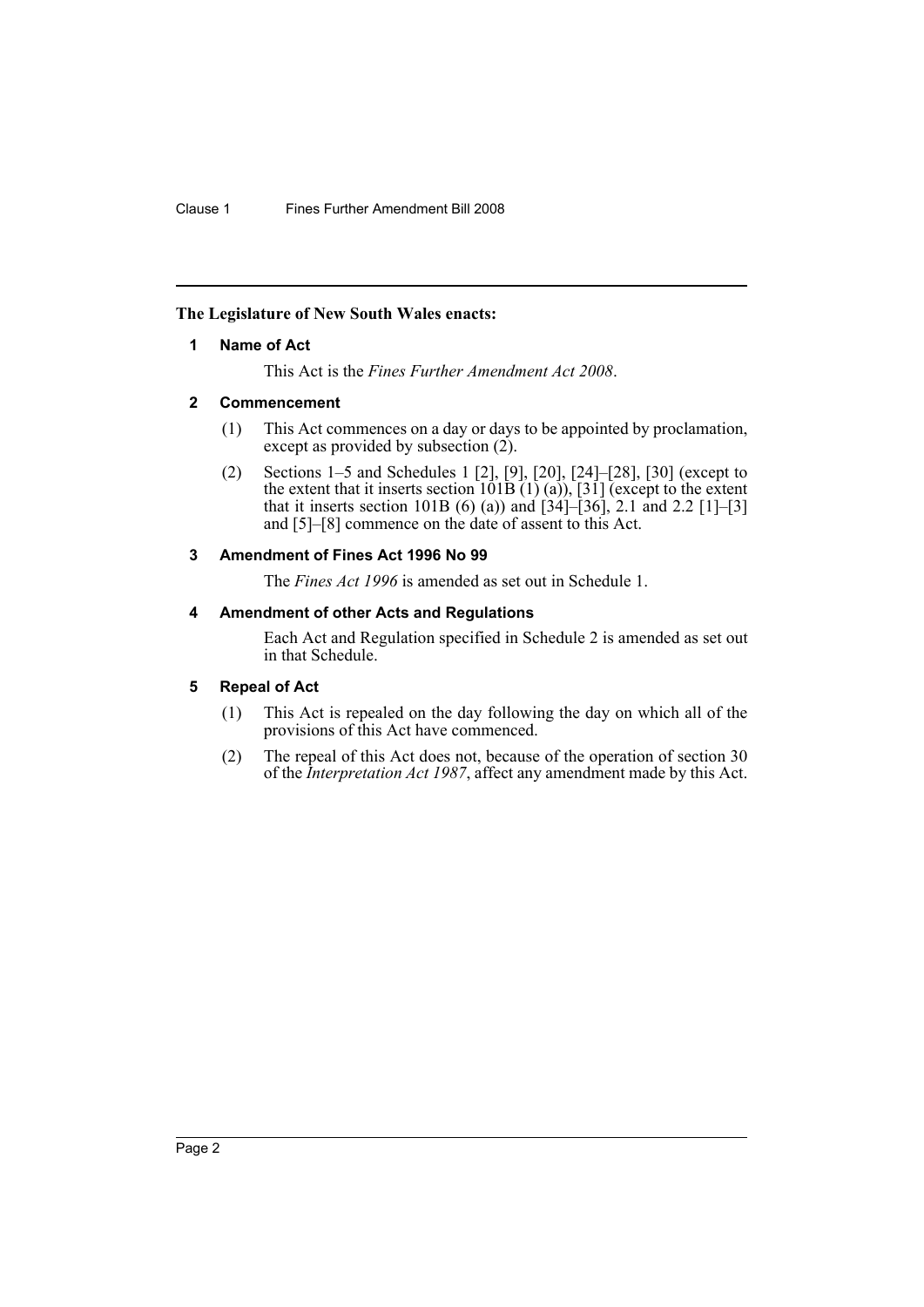Amendment of Fines Act 1996 Schedule 1

# <span id="page-3-0"></span>**Schedule 1 Amendment of Fines Act 1996**

(Section 3)

# **[1] Section 3 Definitions**

Insert in alphabetical order in section 3 (1):

*issuing agency*, in relation to a penalty notice or official caution, means the agency in or by which the appropriate officer who issued the penalty notice or gave the caution is employed or engaged.

*penalty notice offence*—see section 19A.

*person in receipt of a Government benefit* means:

- (a) a person in receipt of a pension or other benefit paid by the Commonwealth being a pension or benefit of a kind approved by the State Debt Recovery Office, or
- (b) a person belonging to a class of persons prescribed by the regulations.

*reviewing agency*, in relation to a penalty notice, means the State Debt Recovery Office or the issuing agency.

*work and development order*—see section 99A.

### **[2] Section 4 Meaning of "fine"**

Omit section 4 (2). Insert instead:

(2) However, a *fine* does not include any amount of a kind excluded by the regulations.

# **[3] Section 13 Referral for a court fine enforcement order**

Omit "if the fine has not been paid by the due date." from section 13 (1).

Insert instead:

if:

- (a) the fine has not been paid by the due date, or
- (b) the person is in receipt of a Government benefit and is seeking an order under section 100 (Time to pay) in relation to the fine, or
- (c) the person is seeking a work and development order in relation to the fine.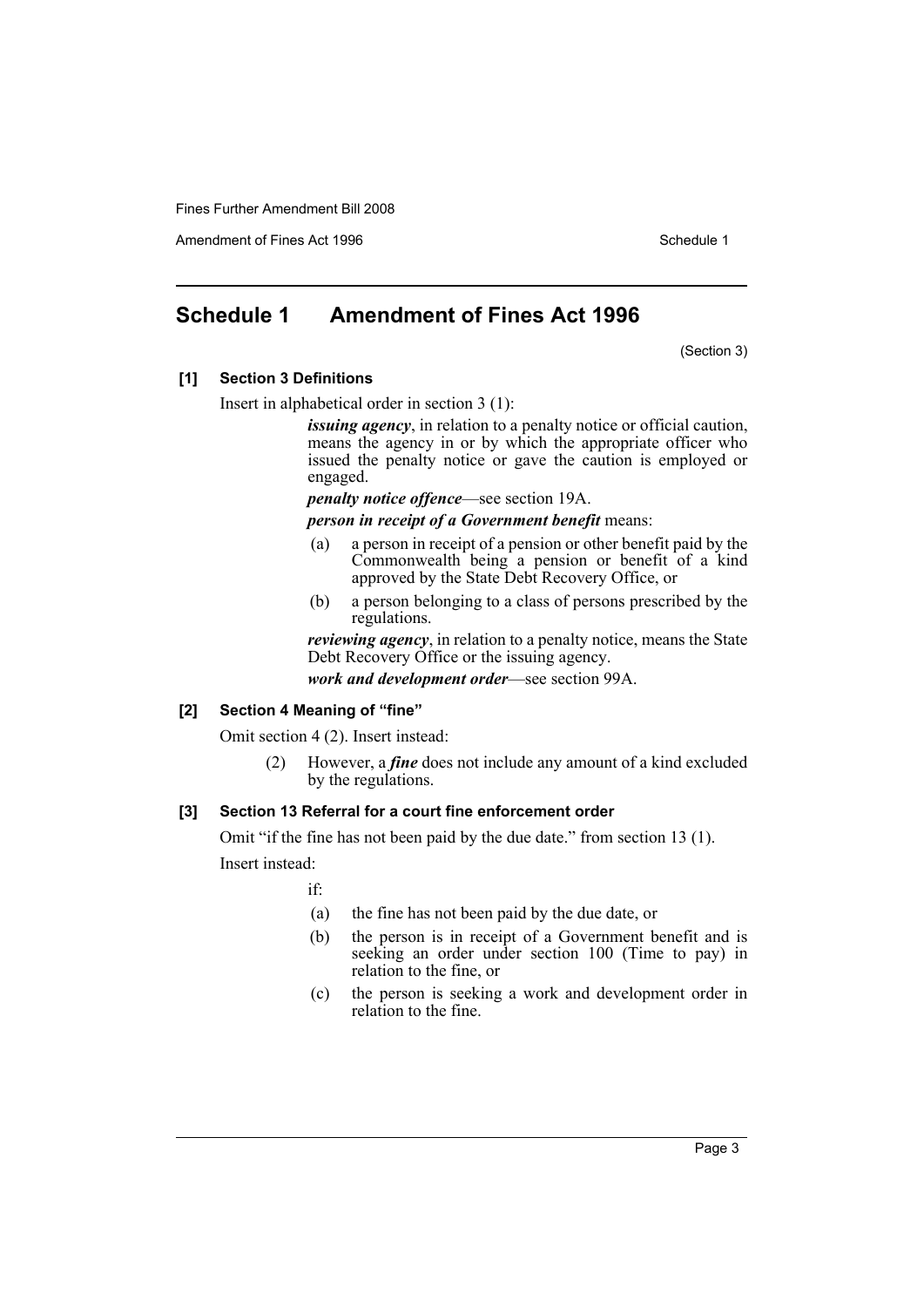Schedule 1 Amendment of Fines Act 1996

#### **[4] Section 14 When an order may be made**

Insert after section 14 (1):

- (1A) Despite subsection (1), a court fine enforcement order may also be made if a court has imposed a fine on a person and:
	- (a) the person is in receipt of a Government benefit and is seeking an order under section 100 (Time to pay) in relation to the fine, or
	- (b) the person is seeking a work and development order in relation to the fine.
- (1B) The State Debt Recovery Office must not make a court fine enforcement order under subsection (1A) unless it determines to make the order under section 100, or the work and development order, sought by the person.
- (1C) If the State Debt Recovery Office does not make a court fine enforcement order in respect of a matter referred to it by a registrar under section  $13(1)$  (b) or (c), it is to refer the matter back to the registrar.

#### **[5] Section 19 Summary of penalty notice procedure**

Insert after section 19 (1) (a):

#### (a1) **Determine whether to give official caution rather than penalty notice**

The appropriate officer determines whether to issue a penalty notice or whether an official caution would be more appropriate (see Division 1A).

# **[6] Section 19 (1) (b)**

Omit "A penalty".

Insert instead "If it is determined that it is not appropriate to give an official caution, a penalty".

### **[7] Section 19 (1) (b1)**

Insert after section 19 (1) (b):

#### (b1) **Internal review**

A reviewing agency may conduct a review of the decision to issue the penalty notice. If a review is conducted, the agency may withdraw the penalty notice or confirm the decision and issue a penalty reminder notice (see Division 2A).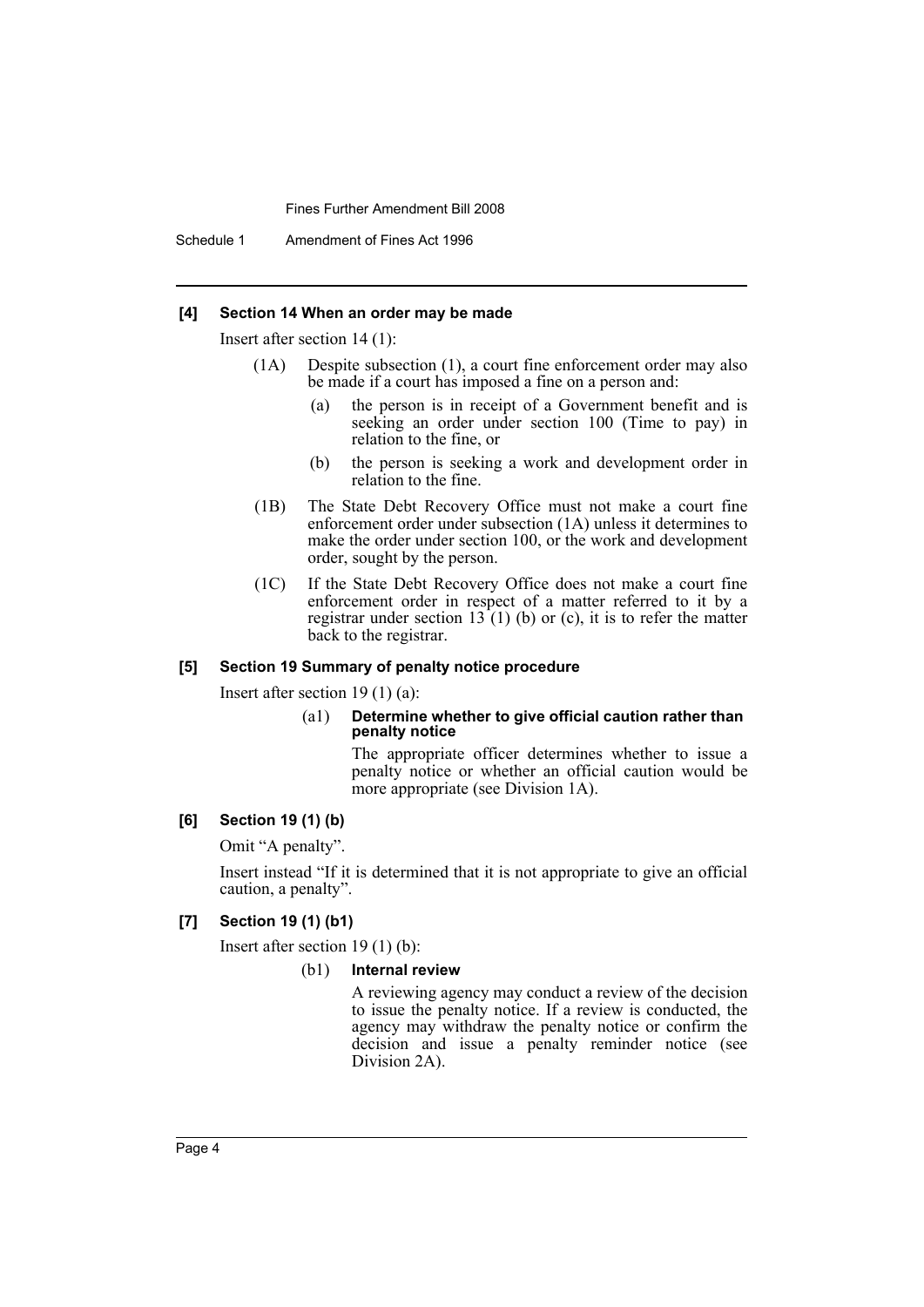Amendment of Fines Act 1996 Schedule 1

# **[8] Part 3, Division 1A**

Insert after Division 1:

# **Division 1A Official cautions**

## **19A Appropriate officer may give official caution**

- (1) An appropriate officer may give a person an official caution instead of issuing a penalty notice if the appropriate officer believes:
	- (a) on reasonable grounds that the person has committed an offence under a statutory provision for which a penalty notice may be issued (a *penalty notice offence*), and
	- (b) that it is appropriate to give an official caution in the circumstances.
- (2) In making a decision under subsection (1), an appropriate officer (other than a police officer) must have regard to the applicable guidelines relating to the giving of official cautions in respect of penalty notice offences.
- (3) In this section:

*guidelines* means guidelines:

- (a) issued by the Attorney General that are published in the Gazette and made available on the internet site of the State Debt Recovery Office, or
- (b) issued by the relevant issuing agency that are consistent with the guidelines issued by the Attorney General.

#### **19B Official caution does not affect other powers**

An official caution in relation to a penalty notice offence does not affect the power of an appropriate officer or issuing agency to:

- (a) commence proceedings against the person to whom the official caution was given, or
- (b) issue a penalty notice in relation to the offence, or
- (c) take no further action, or
- (d) take any other specified action permitted under this Act or the Act that establishes the penalty notice offence.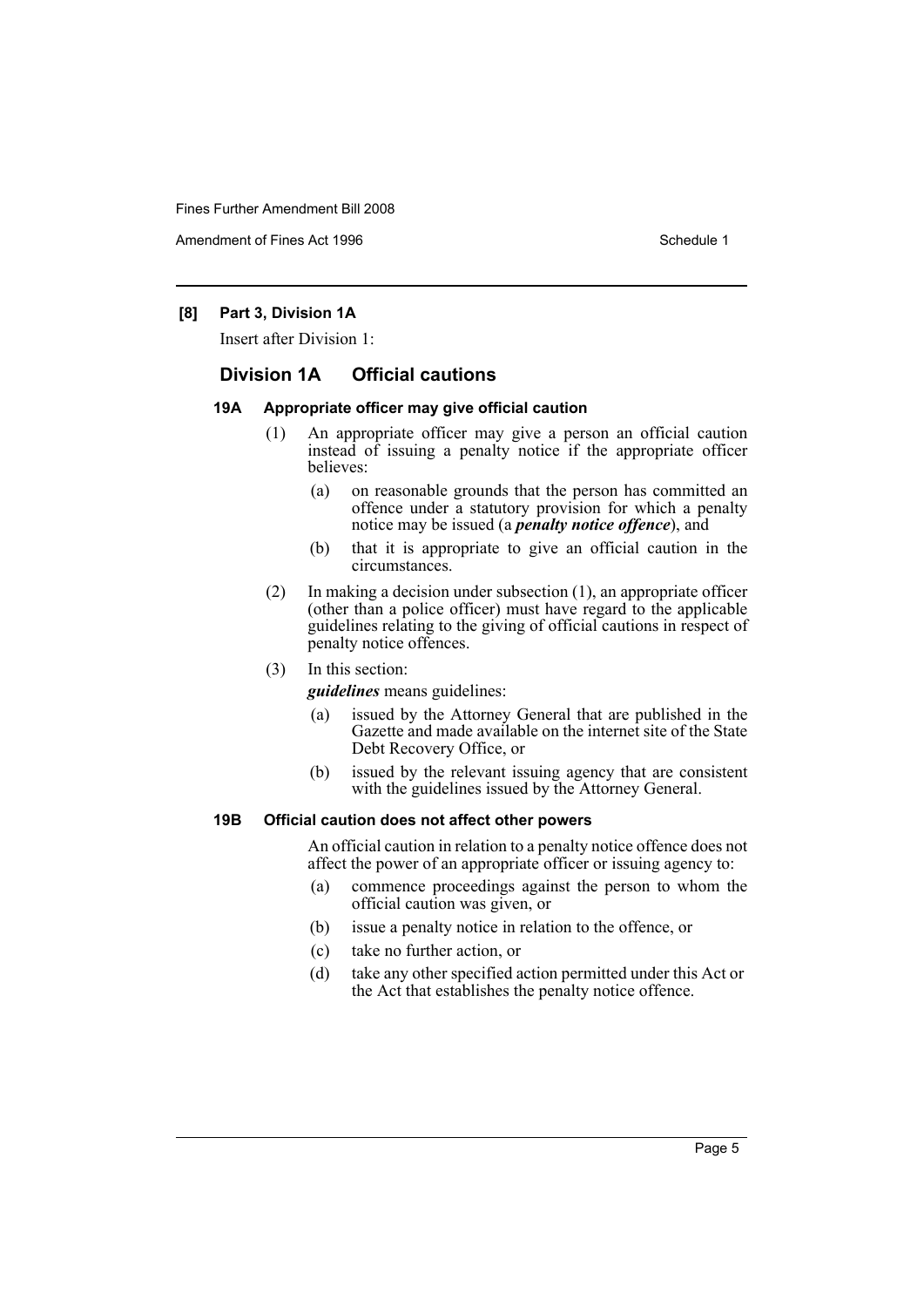Schedule 1 Amendment of Fines Act 1996

#### **[9] Section 20 What is a penalty notice?**

Omit section 20 (2) (c). Insert instead:

- (c) a notice issued under a statutory provision that declares the notice to be a penalty notice for the purposes of this Act, or
- (d) a notice that, at the time it was issued, was issued under a statutory provision referred to in paragraph (a), (b) or (c).

#### **[10] Part 3, Division 2A**

Insert after Division 2:

#### **Division 2A Internal review**

#### **24A Application for review of penalty notice**

- (1) An application may be made by or on behalf of any person for a review of the decision to issue a penalty notice in respect of the person.
- (2) An application for a review:
	- (a) is to be made in writing to the issuing agency for the penalty notice or to the State Debt Recovery Office (if the fine under the penalty notice is payable to the State Debt Recovery Office), and
	- (b) is to include the mailing address of the applicant and the grounds on which the review is sought (including supporting evidence).
- (3) An application for a review may be made at any time up until the due date specified in the penalty reminder notice for payment in relation to the offence concerned even if the whole or part of the amount payable under the penalty notice has been paid.
- (4) The regulations may make provision for or with respect to applications under this section.

## **24B Circumstances when agency is not required to conduct a review**

- (1) An agency that receives an application for a review of a decision to issue a penalty notice is not required to conduct a review of the decision under this Division in any of the following circumstances:
	- (a) the agency notifies the applicant in writing, within 10 days after receiving the application, that it has decided not to conduct a review under this Division and gives reasons for its decision,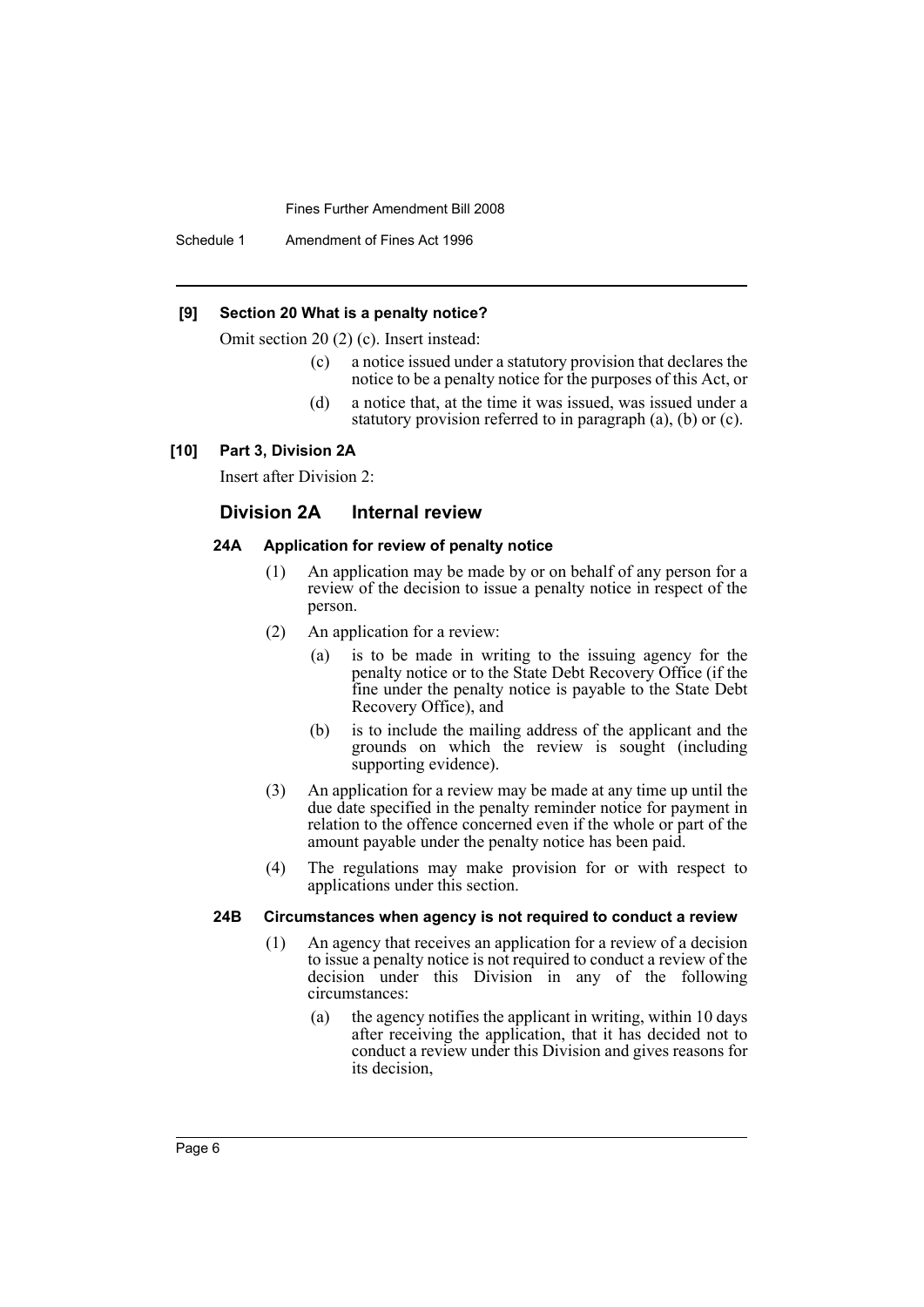Amendment of Fines Act 1996 Schedule 1

- (b) a review of the decision has already been conducted under this Division,
- (c) such other circumstances as may be prescribed by the regulations.
- (2) An agency that decides not to conduct a review may take such other action as it sees fit, including withdrawing the penalty notice to which an application relates.

# **24C Review by reviewing agency**

- (1) Except as provided by section 24B, an agency that receives an application for review under this Division must conduct a review in accordance with this Division.
- (2) The reviewing agency is to ensure that a review under this Division is conducted by a person who was not involved in making the decision that is the subject of the review.

# **24D Request for additional information**

- (1) When conducting a review under this Division, a reviewing agency may request, in writing, additional information from the applicant.
- (2) The additional information must be provided by the applicant to the reviewing agency within 14 days of the request.
- (3) If the information is not provided within the time specified, the review may be conducted without that information.

# **24E Outcome of review**

- (1) After reviewing a decision under this Division, a reviewing agency may confirm the decision to issue a penalty notice or may withdraw the penalty notice.
- (2) A reviewing agency must withdraw a penalty notice if it finds any of the following grounds to be made out:
	- (a) the penalty notice was issued contrary to law,
	- (b) the issue of the penalty notice involved a mistake of identity,
	- (c) the penalty notice should not have been issued, having regard to the exceptional circumstances relating to the offence,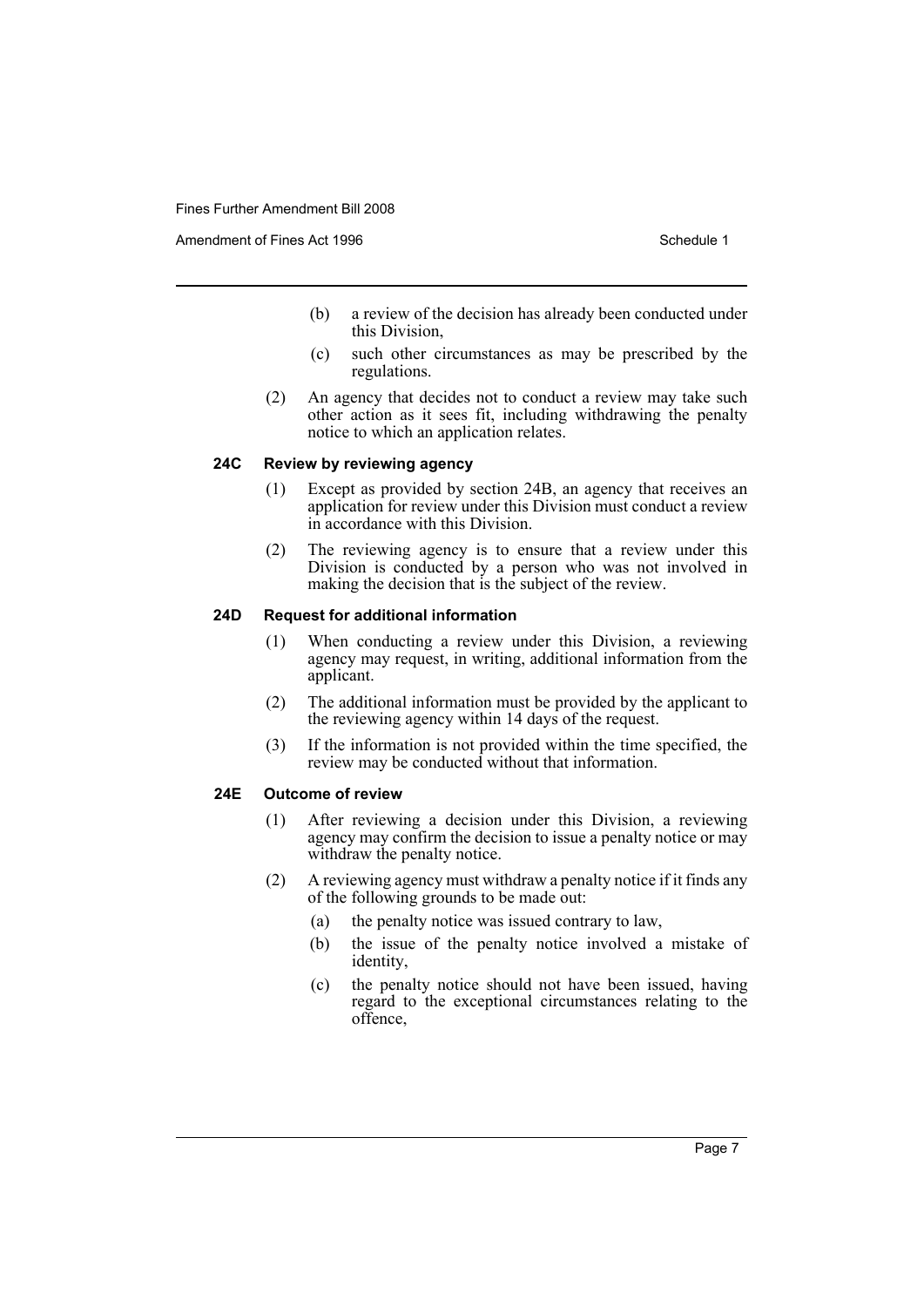Schedule 1 Amendment of Fines Act 1996

- (d) the person to whom the penalty notice was issued is unable, because the person has an intellectual disability, a mental illness, a cognitive impairment or is homeless:
	- (i) to understand that the person's conduct constituted an offence, or
	- (ii) to control such conduct,
- (e) an official caution should have been given instead of a penalty notice, having regard to the relevant guidelines under section 19A,
- (f) any other ground prescribed by the regulations.
- (3) A reviewing agency may, at its discretion, also decide to withdraw a penalty notice on a ground other than those specified in subsection (2).
- (4) A reviewing agency is to notify the applicant in writing of the outcome of the review within 42 days of receipt of the application, or within 56 days if additional information has been requested under this Division.

# **24F Action to be taken if decision to issue penalty notice is confirmed**

- (1) If, after a review under this Division, a reviewing agency confirms a decision to issue a penalty notice in respect of an offence by a person, it must, in accordance with Division 3, serve a penalty reminder notice in respect of the offence on the person.
- (2) A penalty reminder notice served under subsection (1) replaces any previous penalty reminder notice in respect of the offence.
- (3) If a penalty reminder notice served under subsection (1) replaces a previous penalty reminder notice, the time for serving the statement under section 36 (2) (a) continues to be the time specified in the penalty reminder notice that has been replaced.

#### **24G Effect of withdrawal of penalty notice**

- (1) If a reviewing agency withdraws a penalty notice, following a review under this Division or otherwise, it may, if it considers it appropriate to do so, give an official caution to the person in accordance with Division 1A as if it were an appropriate officer.
- (2) If a penalty notice is withdrawn:
	- (a) any penalty reminder notice, in respect of the offence to which the penalty notice relates, is also taken to be withdrawn, and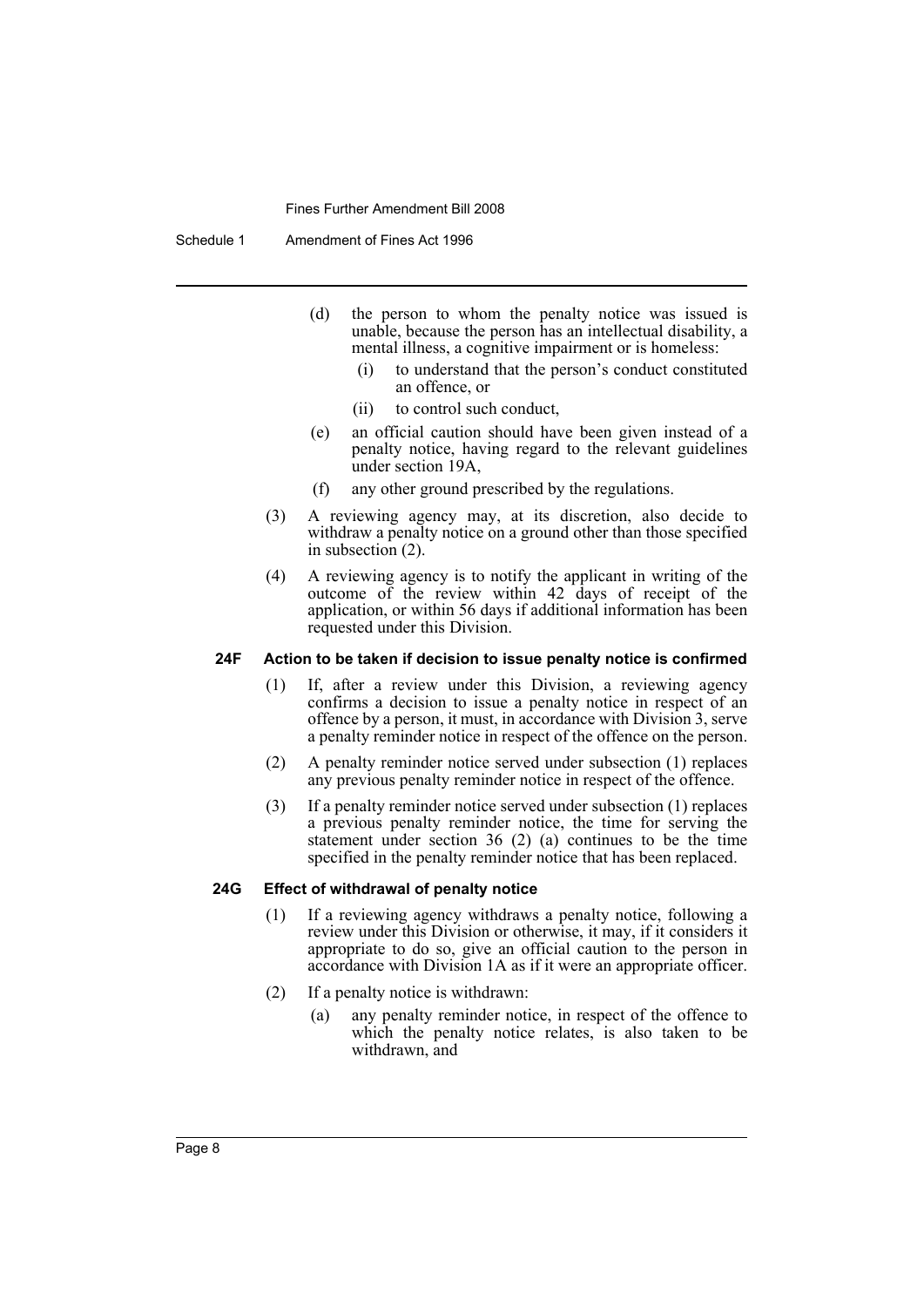Amendment of Fines Act 1996 Schedule 1

- (b) if all or part of the amount under the penalty notice or penalty reminder notice has been paid:
	- (i) any action taken to record demerit points against a person in the demerit points register kept under the *Road Transport (Driver Licensing) Act 1998* because of that payment is to be reversed by the Roads and Traffic Authority, and
	- (ii) the amount that has been paid is repayable to the person to whom the penalty notice was directed.

#### **24H Agency may review a decision on its own motion**

- (1) Nothing in this Division limits the power of a reviewing agency to review a decision to issue a penalty notice, or withdraw a penalty notice, on its own motion.
- (2) If a reviewing agency withdraws a penalty notice on its own motion after the amount under the penalty notice (or a penalty reminder notice in respect of the offence to which the penalty notice relates) has been paid, no person is liable to any further proceedings for the alleged offence.

## **24I Review terminated if matter dealt with by court**

If a person elects to have a matter dealt with by a court under this Part while a review under this Division is in progress, the review is terminated on the person making that election.

#### **24J Reviewing agencies may enter into arrangements with respect to functions under Division**

A reviewing agency may enter into arrangements with another person or body under which the functions of the agency under this Division are exercised by that person or body on behalf of the agency.

#### **[11] Section 27 What a penalty reminder notice must say**

Insert after section 27 (1) (a):

(a1) of the steps to be taken for seeking a review of the decision to issue the penalty notice, and

#### **[12] Section 42 When a penalty notice enforcement order may be made**

Insert after section 42 (1) (a):

(a1) any review to be conducted under Division 2A has been completed and the applicant has been notified of the outcome of the review, and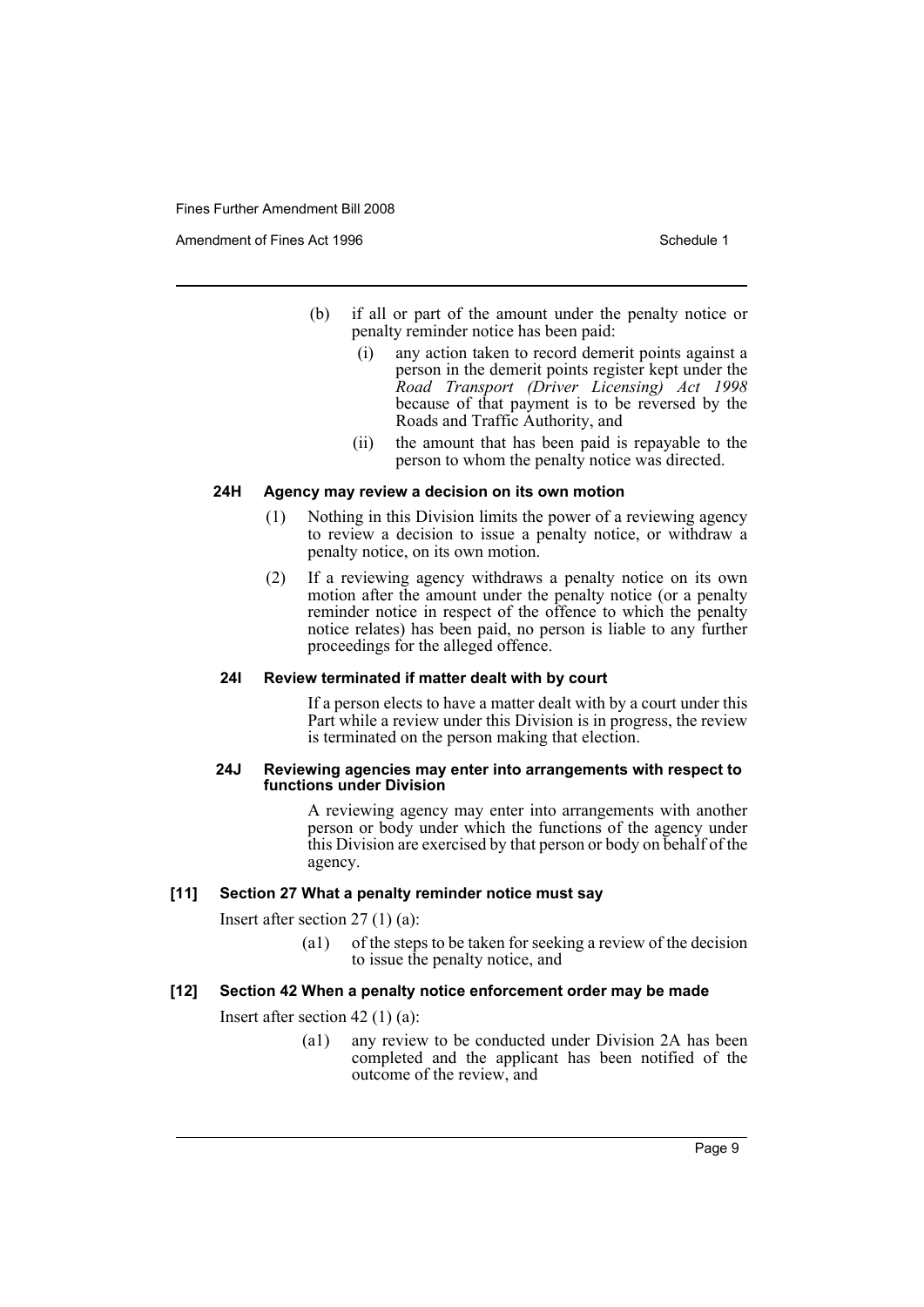Schedule 1 Amendment of Fines Act 1996

# **[13] Section 42 (1) (b)**

Omit the paragraph. Insert instead:

- (b) a penalty reminder notice has been served on the person:
	- (i) after the end of the time specified in the penalty notice as the time within which the amount payable under the notice may be paid, or
	- (ii) if a review has been conducted under Division 2A, after that review, and

## **[14] Section 42 (1AA)–(1CC)**

Insert after section 42 (1):

- (1AA) Despite subsection (1), the State Debt Recovery Office may also make a penalty notice enforcement order if it receives, in respect of an amount owed by a person under a penalty notice, an application by the person:
	- (a) for an order under section 100 (Time to pay) in relation to the amount and the person is in receipt of a Government benefit, or
	- (b) for a work and development order in relation to the amount.
- (1BB) The State Debt Recovery Office is not to make a penalty notice enforcement order under subsection (1AA) unless it determines to make the order under section 100, or the work and development order, sought by the person.
- (1CC) On the making of an order under subsection (1AA):
	- (a) the person who has been served with the penalty notice to which the order relates can no longer elect to have the matter dealt with by a court in accordance with section 23A, and
	- (b) the decision to issue the penalty notice can no longer be reviewed under Division 2A.

#### **[15] Section 42 (1A) (c)**

Insert at the end of section 42 (1A) (b):

, or

(c) if a review has been conducted under Division 2A and a penalty reminder notice has been served under section  $24F (1)$ —42 days after service of that notice.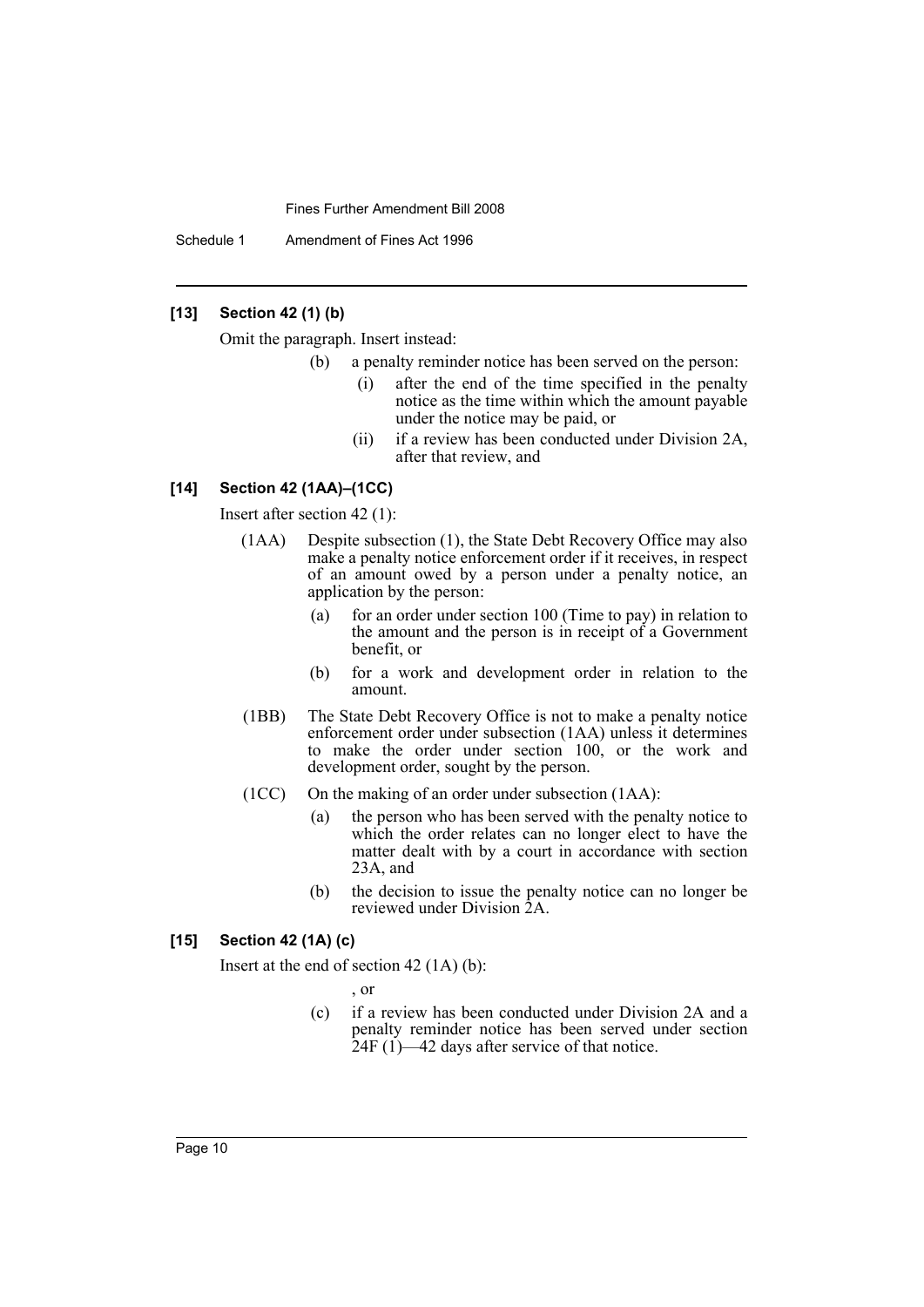Amendment of Fines Act 1996 Schedule 1

## **[16] Section 42 (1B)**

Insert after section 42 (1A):

If more than one date is applicable under subsection  $(1A)$ , the later of those dates is the relevant date for the purposes of that subsection.

#### **[17] Section 42 (2) (a)**

Insert ", or the relevant matters in subsection  $(1AA)$ ," after " $(1)$   $(d)$ ".

## **[18] Section 46 Withdrawal of order**

Insert at the end of section 46 (2):

**Note.** Section 49A (5) also requires a penalty notice enforcement order to be withdrawn if an issuing agency determines that a penalty notice should be withdrawn following a review under section 49A.

#### **[19] Section 49A**

Omit the section. Insert instead:

#### **49A Review of penalty notice before annulment**

- (1) Before it annuls a penalty notice enforcement order, the State Debt Recovery Office is to seek a review of the decision to issue each penalty notice to which the penalty notice enforcement order applies if:
	- (a) it has reason to suspect that the penalty notice should be withdrawn having regard to any of the matters set out in section 24E (2), and
	- (b) a review of the decision to issue the penalty notice has not been conducted under this section or Division 2A.
- (2) A review is to be conducted by the relevant issuing agency.
- (3) A review is to be dealt with in the absence of the parties, unless the issuing agency otherwise determines.
- (4) The issuing agency must notify the applicant for the annulment and the State Debt Recovery Office of its determination on the review of the decision to issue the penalty notice.
- (5) If the issuing agency determines that a penalty notice should be withdrawn (in whole or in part), the State Debt Recovery Office must withdraw the penalty notice enforcement order (in whole or in part) under section 46.
- (6) The State Debt Recovery Office must, if a penalty notice is not withdrawn on review or there is no decision on a review within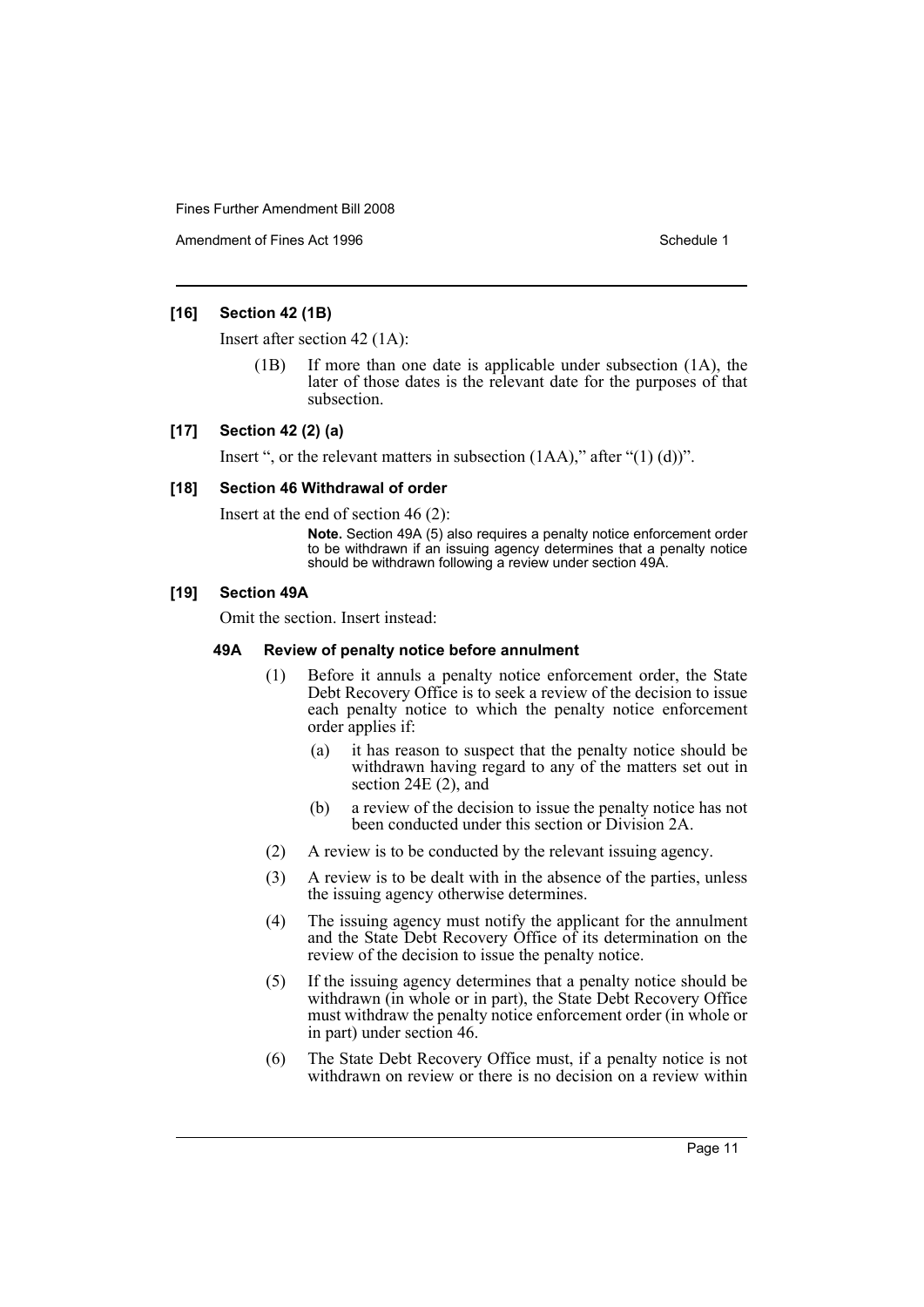Schedule 1 Amendment of Fines Act 1996

42 days after referral for review, grant the application for annulment and annul the penalty notice enforcement order under section 49.

(7) An issuing agency may enter into arrangements with another person or body (including the State Debt Recovery Office) under which the functions of the issuing agency under this section are exercised by that person or body on behalf of the issuing agency.

# **[20] Section 57 Application and interpretation**

Insert "and any other amount of a kind prescribed by the regulations" after "order" in section  $57(4)$ .

# **[21] Section 58 Summary of enforcement procedure**

Insert "or make a work and development order in respect of the fine defaulter for the purposes of satisfying all or part of the fine<sup>3</sup> after "unpaid fines" in section  $\overline{58}$  (1) (g).

# **[22] Part 4, Division 8**

Omit the heading to Division 8. Insert instead:

# **Division 8 Fine mitigation**

# **Subdivision 1 Work and development orders**

# **99A Definitions**

In this Subdivision:

*approved organisation* means a person or body approved by the Director-General of the Attorney General's Department.

*approved person*, in relation to a work and development order, means:

- (a) an approved organisation, or
- (b) if the work and development order involves medical or mental health treatment, a health practitioner qualified to provide that treatment.

## *health practitioner* means:

- (a) a registered medical practitioner, or
- (b) a registered psychologist, or
- (c) a nurse within the meaning of the *Nurses and Midwives Act 1991*.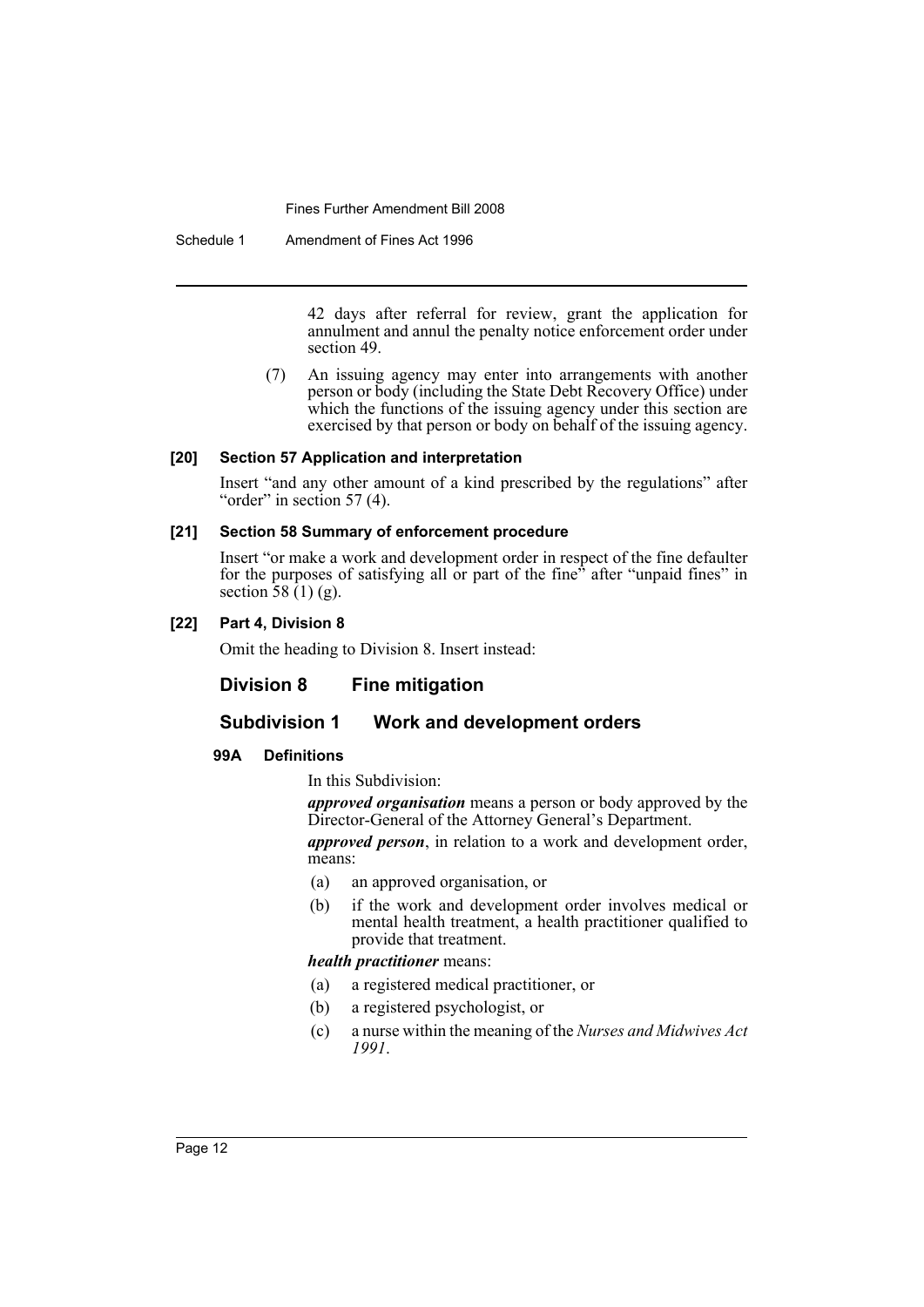Amendment of Fines Act 1996 Schedule 1

*work and development order* means an order made under this Subdivision requiring a person to do any one or more of the following in order to satisfy all or part of a fine:

- (a) undertake unpaid work for, or on behalf of, an approved organisation (but only with the agreement of that organisation),
- (b) undergo medical or mental health treatment in accordance with a health practitioner's treatment plan,
- (c) undertake an educational, vocational or life skills course,
- (d) undergo financial or other counselling,
- (e) undergo drug or alcohol treatment,
- (f) if the person is under 25 years of age, undertake a mentoring program.

#### **99B Making an order**

- (1) A work and development order may be made by the State Debt Recovery Office with respect to a person in relation to all or part of an unpaid fine if:
	- (a) a fine enforcement order has been made with respect to the person in relation to the fine, and
	- (b) the person has an intellectual disability, a mental illness or a cognitive impairment, is homeless or is experiencing acute economic hardship, and
	- (c) a community service order is not in force against the fine defaulter in respect of the fine, and
	- (d) an application is made in accordance with this Subdivision.
- (2) An application for an order is to:
	- (a) be made to the State Debt Recovery Office by or on behalf of the person, and
	- (b) be supported by each approved person who is to supervise the person in complying with the order, and
	- (c) set out the grounds for making the order (including supporting evidence), the activities that are proposed to be carried out under the order and a proposed time for the completion of those activities.
- (3) An application may be made in anticipation of a fine enforcement order being made with respect to the person in relation to the fine.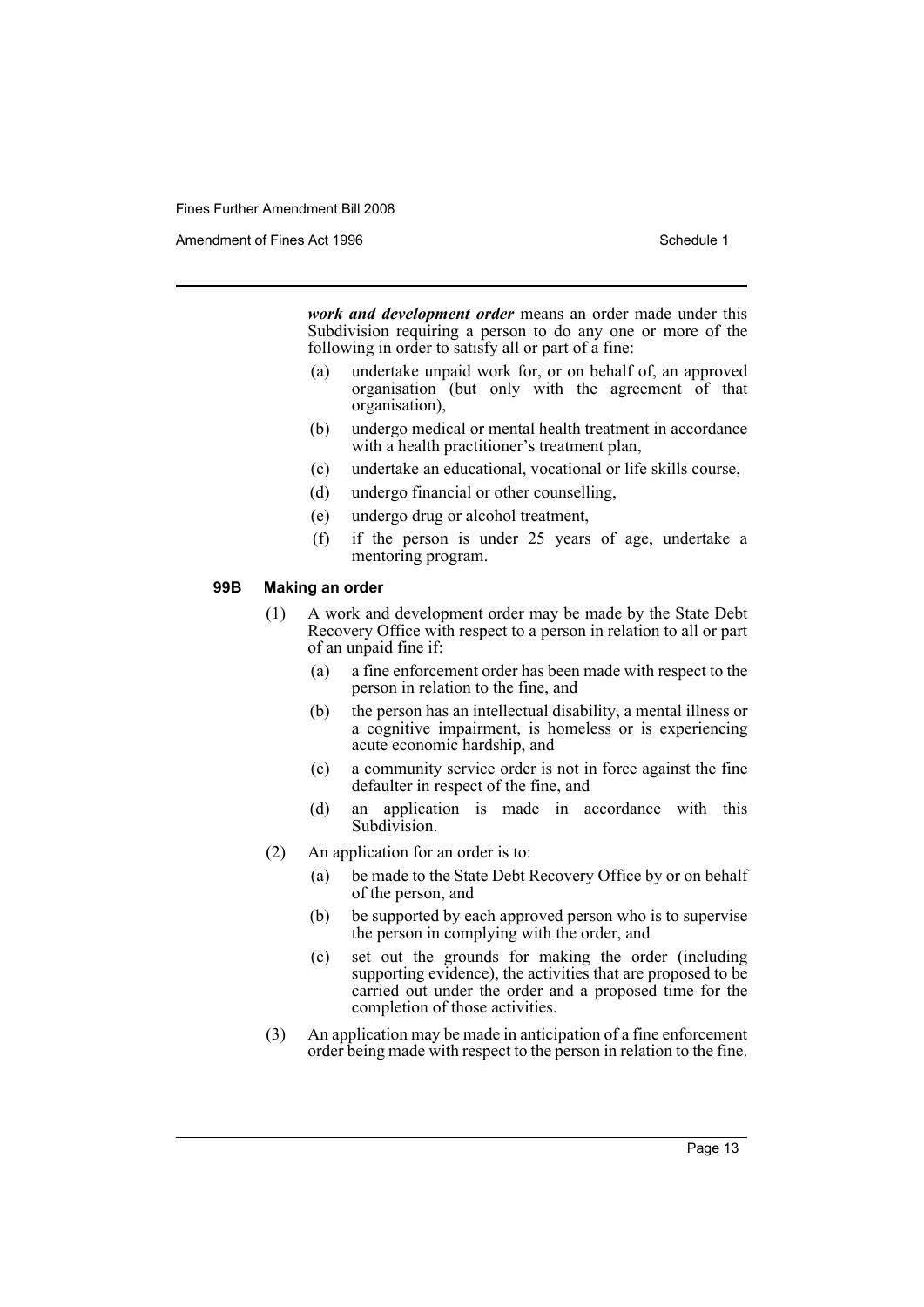Schedule 1 Amendment of Fines Act 1996

- (4) If the regulations prescribe a maximum number of work and development orders that may be made in any particular period, the State Debt Recovery Office is not to make an order during that period if satisfied that the number of such orders will exceed the number prescribed (even if directed to do so by the Hardship Review Board under section 101B (6)).
- (5) If the State Debt Recovery Office determines to make an order, it is to make it in such terms as are agreed between it, the applicant and each approved person.
- (6) An order is to specify:
	- (a) the value of the activities that are to be undertaken under the order for the purposes of satisfying the fine to which the order relates, and
	- (b) the nature of any unpaid work that may be required under the order.
- (7) No enforcement action is to be taken against a person under this Part in respect of a fine to which a work and development order relates while the order is in force.

#### **99C Variation or revocation of order**

- (1) The State Debt Recovery Office may vary or revoke a work and development order:
	- (a) if requested to do so by or on behalf of the person subject to the order, or
	- (b) if it is satisfied that the person subject to the order has failed, without reasonable excuse, to comply with the order.
- (2) The State Debt Recovery Office is not to take action under subsection (1) (b) unless it has taken reasonable steps to consult with the person subject to the order and each approved person in relation to the order.
- (3) An order ceases to be in force when it is revoked.

#### **99D No appeal except to Hardship Review Board**

Except as provided by section 101B, an appeal does not lie in respect of the making of, the failure to make or the varying or revocation of, a work and development order.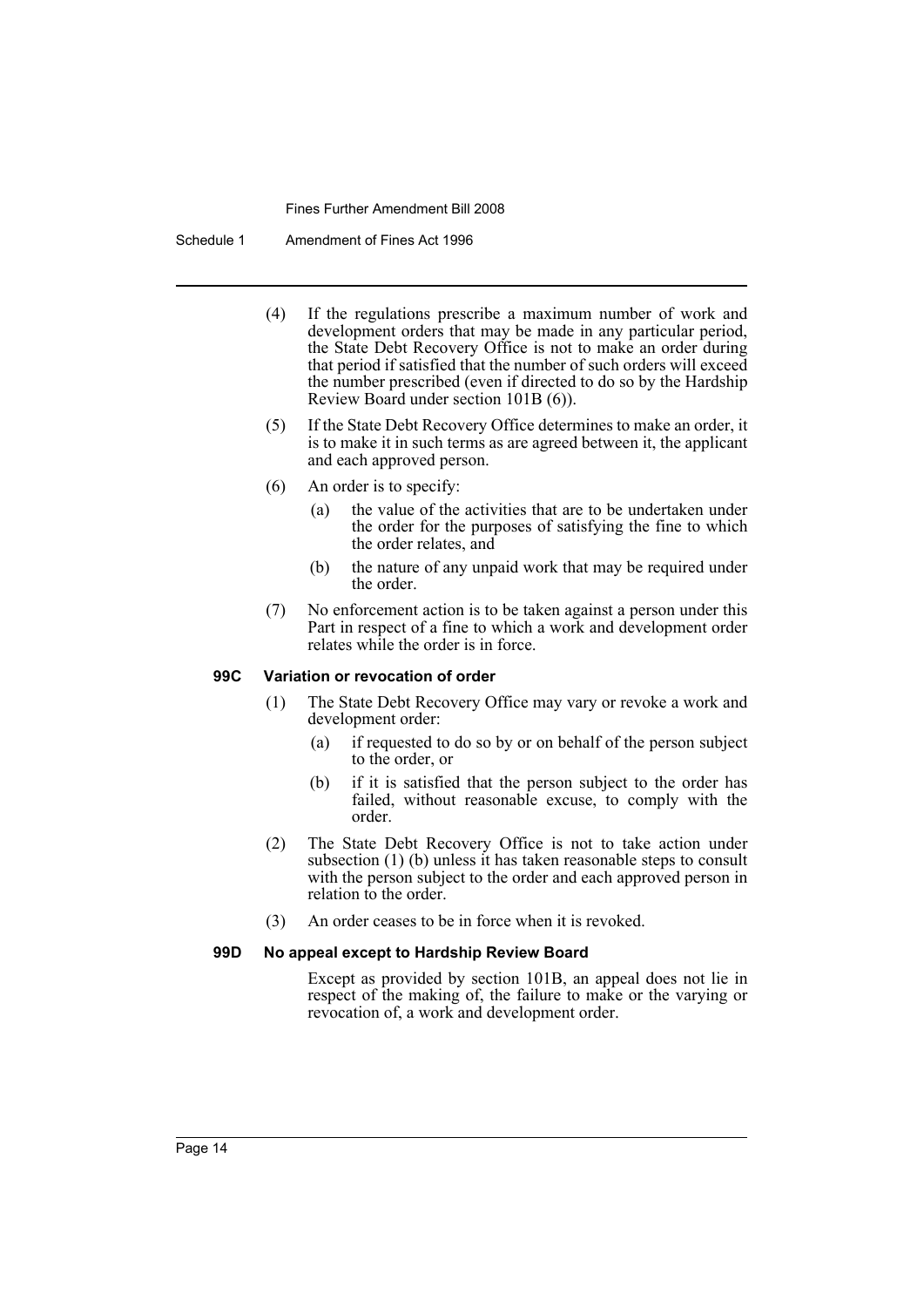Amendment of Fines Act 1996 Schedule 1

#### **99E Satisfaction of order**

- (1) If a person subject to a work and development order:
	- (a) complies with the order, the fine, or the part of the fine, to which the order relates is taken to be satisfied, or
	- (b) pays the fine (or the unsatisfied balance of the fine having regard to the activities already undertaken under the order), the order is taken to be satisfied.
- (2) If a person subject to a work and development order complies with some but not all of the activities required by the order, the fine, or the part of the fine, to which the order relates is taken to be satisfied by the value of the activities that have been undertaken at the rate or rates set out in the order.

#### **99F Civil liability**

(1) In this section:

*person involved*, in relation to unpaid work under a work and development order, includes any person (including a corporation):

- (a) for whose benefit that work is performed, or
- (b) who directs or supervises that work, specifies its terms or conditions or controls it, or
- (c) who owns or occupies the premises or land on which that work is performed,

but does not include the person by whom the work is performed.

- (2) No act or omission of a person by whom unpaid work under a work and development order is performed gives rise to civil liability on the part of any person involved in that work if the act or omission occurs in the course of that work.
- (3) No act or omission of a person involved in unpaid work under a work and development order gives rise to civil liability to the person by whom the work is performed on the part of the person so involved if the act or omission occurs in the course of that work.
- (4) A civil action that would, but for subsection (2) or (3), lie against a person involved in unpaid work lies instead against the Crown.
- (5) Subsections (2) and (4) do not apply to an act or omission if it was, or was a necessary part of, an act or omission that was expressly required by the person involved in that work but was not necessary to carry out the work specified in the work and development order.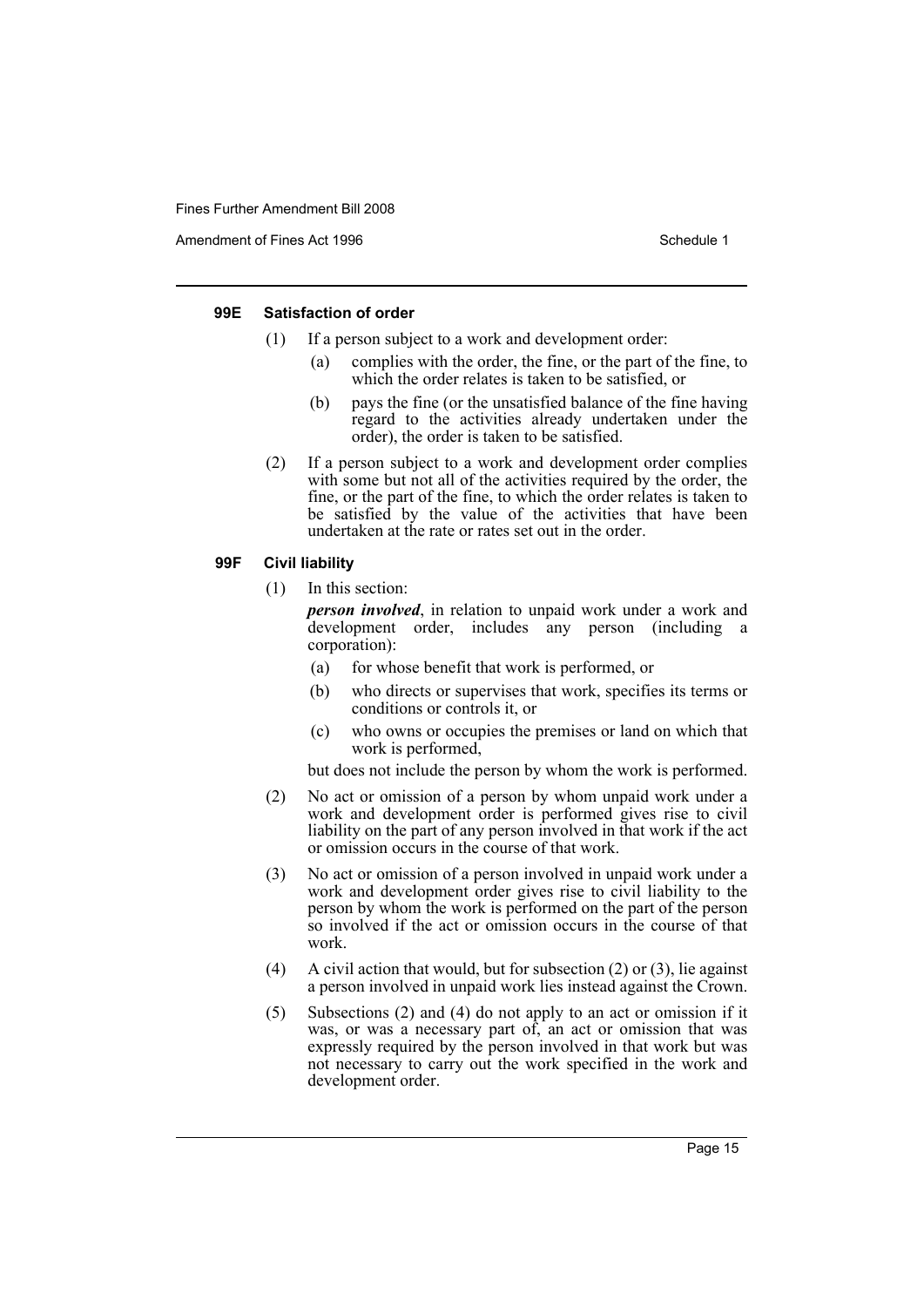Schedule 1 Amendment of Fines Act 1996

- (6) Subsections (3) and (4) do not apply to an act or omission if:
	- (a) the work concerned was not work specified in the work and development order, or
	- (b) the act or omission concerned was, or was a necessary part of, an act or omission intended to cause injury, loss or damage.
- (7) It is a term of a work and development order that the person subject to the order must disclose as soon as possible to the State Debt Recovery Office and to each approved person:
	- (a) any medical, physical or mental condition of which the person is aware (being a condition of a kind that the person is aware substantially increases the risk to the person of injury in performing work of any kind), and
	- (b) any substantial change in that condition.
- (8) The State Debt Recovery Office may, on behalf of the Crown, settle any action that lies against the Crown because of this section, and may do so on such terms as it thinks fit.

#### **99G Persons performing work under orders not workers**

A person who undertakes unpaid work under a work and development order is not to be taken to be employed by, or in a contract of services with, the Crown or any other person and is not:

- (a) a worker for the purposes of the *Workers Compensation Act 1987*, the *Workplace Injury Management and Workers Compensation Act 1998*, the *Annual Holidays Act 1944* or the *Long Service Leave Act 1955*, or
- (b) an employee (however described) for the purposes of the *Industrial Relations Act 1996* or any other Act or law.

#### **99H Delegation by approved persons**

An approved person (other than an individual) may delegate any of the approved person's functions under this Subdivision with respect to a work and development order to an officer or employee, other than this power of delegation.

#### **99I Guidelines**

The Attorney General, in consultation with the Treasurer, is to issue guidelines with respect to work and development orders and the State Debt Recovery Office is to have regard to those guidelines in the exercise of any of its functions under this Subdivision.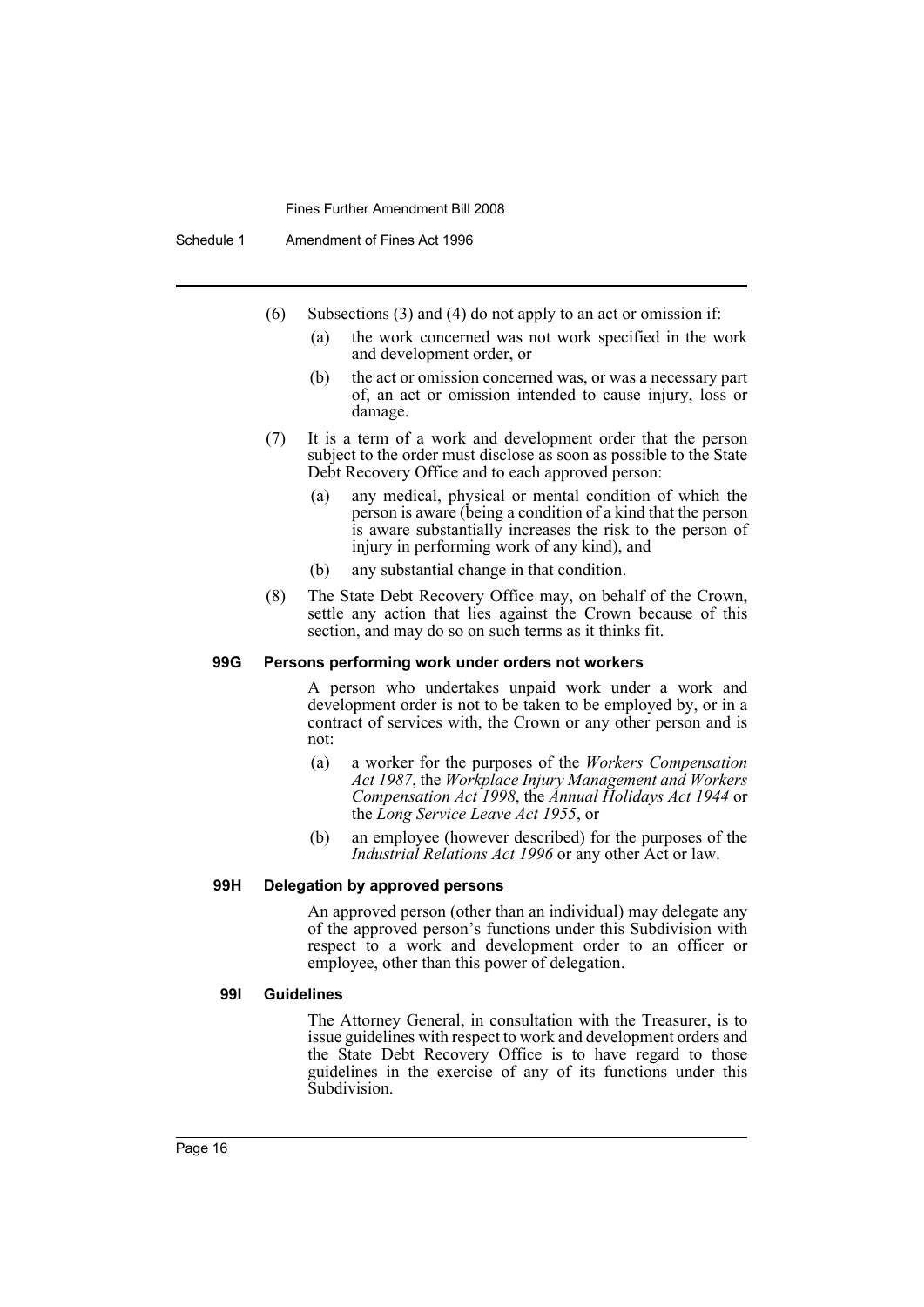Amendment of Fines Act 1996 Schedule 1

# **99J Regulations**

- (1) The regulations may make provision for or with respect to work and development orders.
- (2) Without limiting subsection (1), the regulations may prescribe a date after which applications for work and development orders can no longer be made.

# **Subdivision 2 Time to pay and writing off fines**

# **[23] Section 100 Time to pay**

Insert after section 100 (1):

(1A) Despite subsection (1), an application for time to pay a fine may be made by a person in receipt of a Government benefit in respect of a fine before a fine enforcement order is made in the matter.

# **[24] Section 100 (3A)**

Insert after section 100 (3):

- (3A) In particular, the State Debt Recovery Office may allow a person in receipt of a Government benefit to pay the fine in instalments, as a regular direct debit from that benefit, if:
	- (a) it is satisfied that adequate arrangements are in place for such a regular payment to be made, and
	- (b) it agrees to the fine being paid in this manner.

# **[25] Section 101 Unpaid fines may be written off**

Insert ", in whole or in part," after "write off" wherever occurring in section 101 (1A) and (1B).

# **[26] Section 101 (2)**

Omit "Any such guidelines".

Insert instead "Guidelines issued under section 120".

# **[27] Section 101 (3)**

Omit "An unpaid". Insert instead "Any part of an unpaid".

# **[28] Section 101 (4)**

Insert "any part of" after "subsection (3),".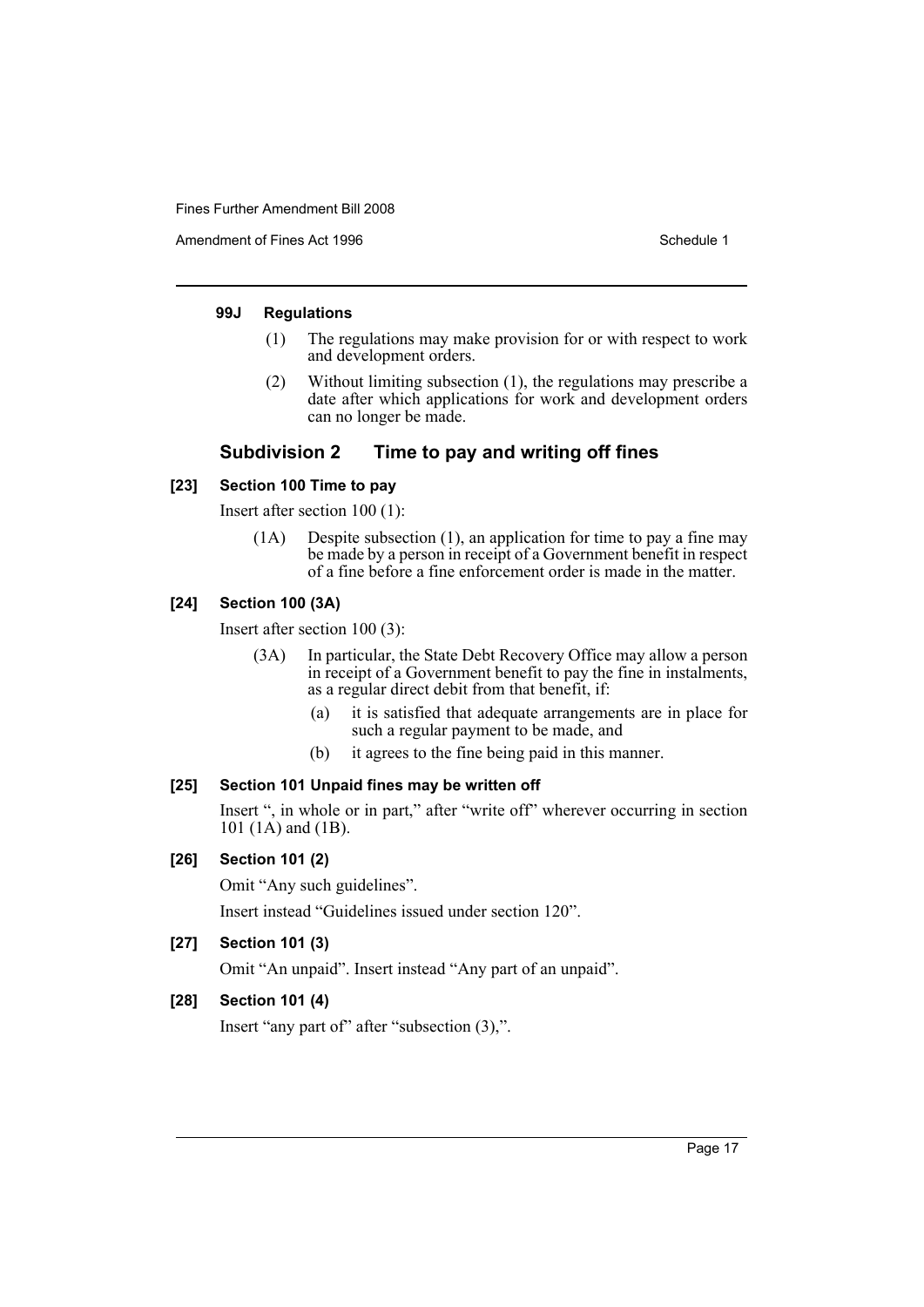Schedule 1 Amendment of Fines Act 1996

# **[29] Part 4, Division 8, Subdivision 3, heading**

Insert before section 101A:

#### **Subdivision 3 Hardship Review Board**

#### **[30] Section 101B Reviews by Hardship Review Board**

Omit section 101B (1). Insert instead:

- (1) The Hardship Review Board may, on an application by or on behalf of a fine defaulter, review a decision by the State Debt Recovery Office with respect to the following:
	- (a) the making of, the failure to make or the varying or revocation of, a work and development order,
	- (b) the making of, or the failure to make, an order under section 100,
	- (c) the writing off or the failure to write off, the whole or part of, an unpaid fine.

## **[31] Section 101B (6)**

Omit the subsection. Insert instead:

- (6) On a review, the Hardship Review Board may direct the State Debt Recovery Office to do any one or more of the following in respect of the fine defaulter on such terms as the Board may direct:
	- (a) make, revoke or vary a work and development order,
	- (b) make, revoke or vary an order under section 100,
	- (c) write off, in whole or in part, an unpaid fine.

## **[32] Section 101B (7)**

Omit "100 or section". Insert instead "99B, 100 or".

**[33] Part 4, Division 9, heading**

Insert after section 101C:

# **Division 9 Miscellaneous**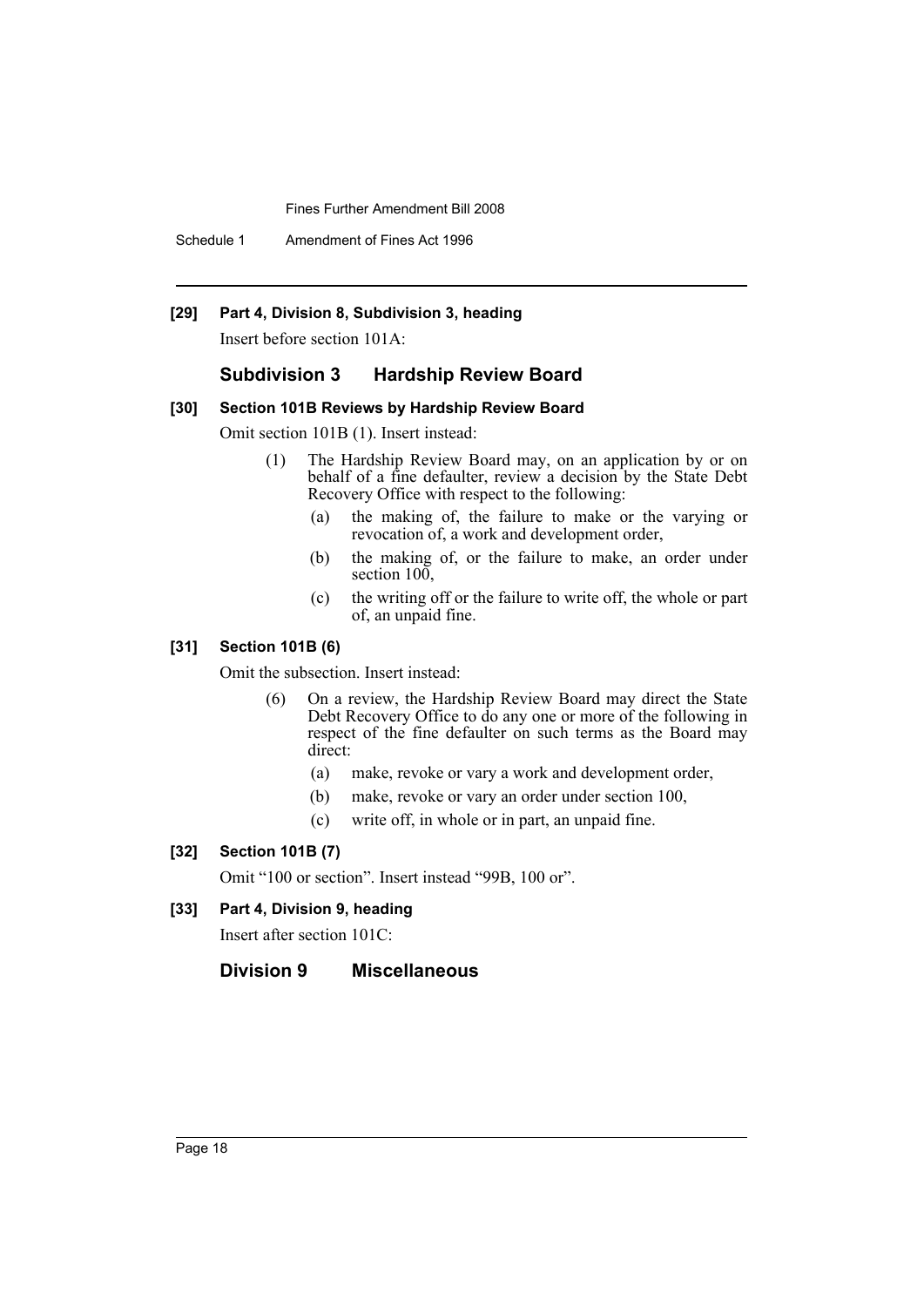Amendment of Fines Act 1996 Schedule 1

# **[34] Section 128 Regulations**

Insert after section 128 (2):

The regulations may make provision for or with respect to the waiver, postponement or refund of any costs or fees payable under this Act.

#### **[35] Schedule 3 Savings, transitional and other provisions**

Insert at the end of clause 1 (1):

*Fines Further Amendment Act 2008*

# **[36] Schedule 3**

Insert at the end of the Schedule with appropriate Part and clause numbering:

# **Part Provisions consequent on enactment of Fines Further Amendment Act 2008**

# **Definition**

In this Part:

*amending Act* means the *Fines Further Amendment Act 2008*.

#### **Internal review**

A person may apply for a review under Division 2A of Part 3 of a decision to issue a penalty notice in respect of a penalty notice issued before the commencement of that Division, if the application for review is made after that commencement and before the date for payment under any penalty reminder notice served on the person in respect of the offence to which the penalty notice relates.

# **Work and development orders**

A person may apply for a work and development order under Subdivision 1 of Division 8 of Part 4 in respect of an amount owing before the commencement of that Subdivision.

### **Write off of fines**

Sections 101 and 101B, as amended by the amending Act, extend to a fine imposed before the commencement of those amendments.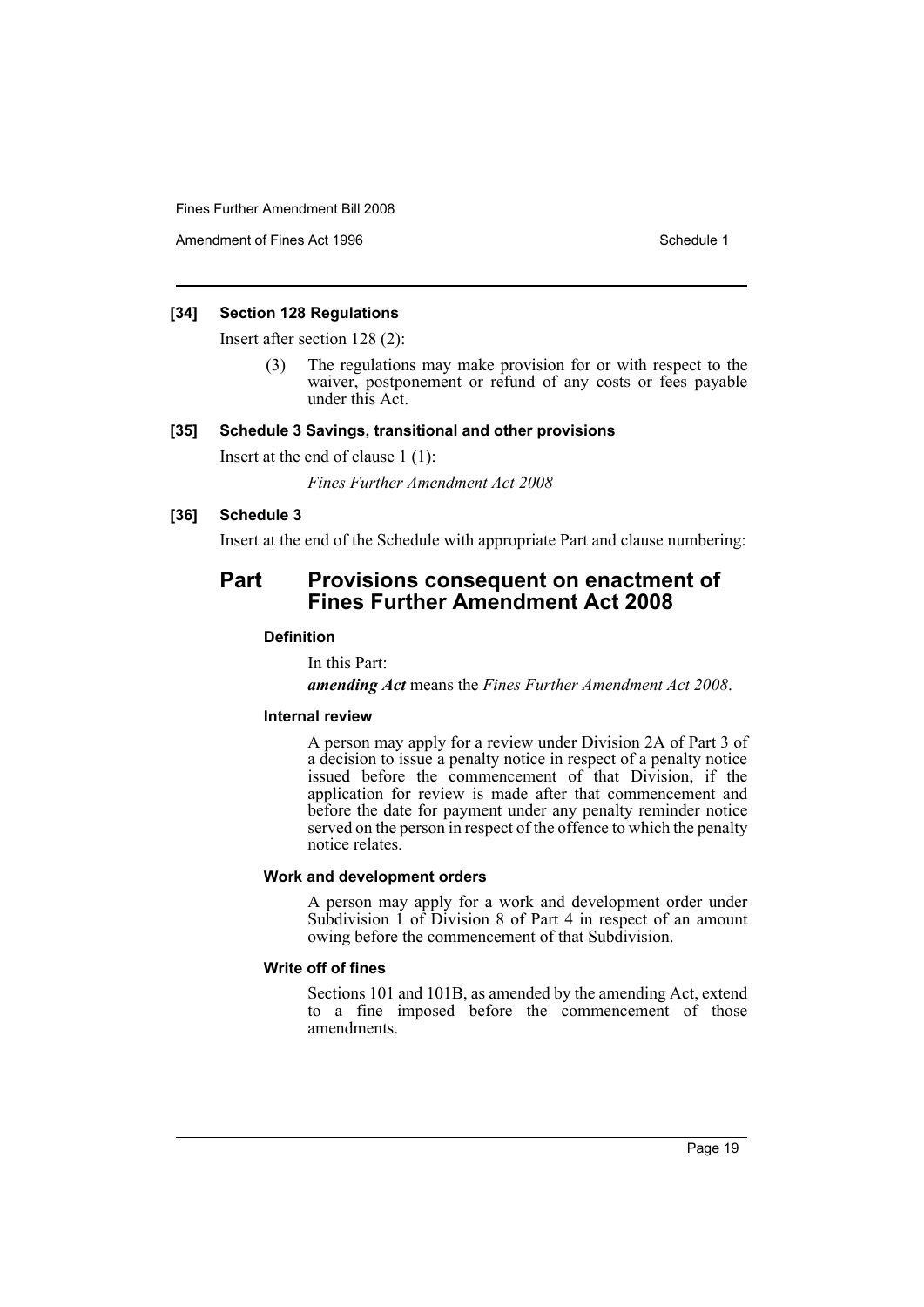Schedule 2 Amendment of other Acts and Regulations

# <span id="page-20-0"></span>**Schedule 2 Amendment of other Acts and Regulations**

(Section 4)

# **2.1 Crimes (Administration of Sentences) Act 1999 No 93**

# **Section 257 Disclosure of information**

Insert after section 257 (1) (d):

(d1) to the State Debt Recovery Office in connection with the administration or execution of the *Fines Act 1996* (including for the purpose of the imposition, administration or enforcement of a fine), or

# **2.2 Fines Regulation 2005**

#### **[1] Whole regulation**

Omit all Part headings.

#### **[2] Clause 4 Enforcement costs under court fine enforcement orders: section 16**

Omit the clause.

#### **[3] Clause 5 Enforcement costs**

Omit "The following enforcement costs are payable under a penalty notice enforcement order" from clause 5 (1).

Insert instead "For the purposes of sections 16 (1) and 44 (1) of the Act, the costs payable under a fine enforcement order are as follows".

#### **[4] Clause 5 (1A)**

Insert after clause 5 (1):

 $(1A)$  No fee is payable under subclause  $(1)$   $(a)$  if the fine enforcement order is made under section 14 (1A) or 42 (1AA) of the Act.

#### **[5] Clause 6 Applications for annulment of penalty notice enforcement orders: section 48**

Omit clause 6 (2).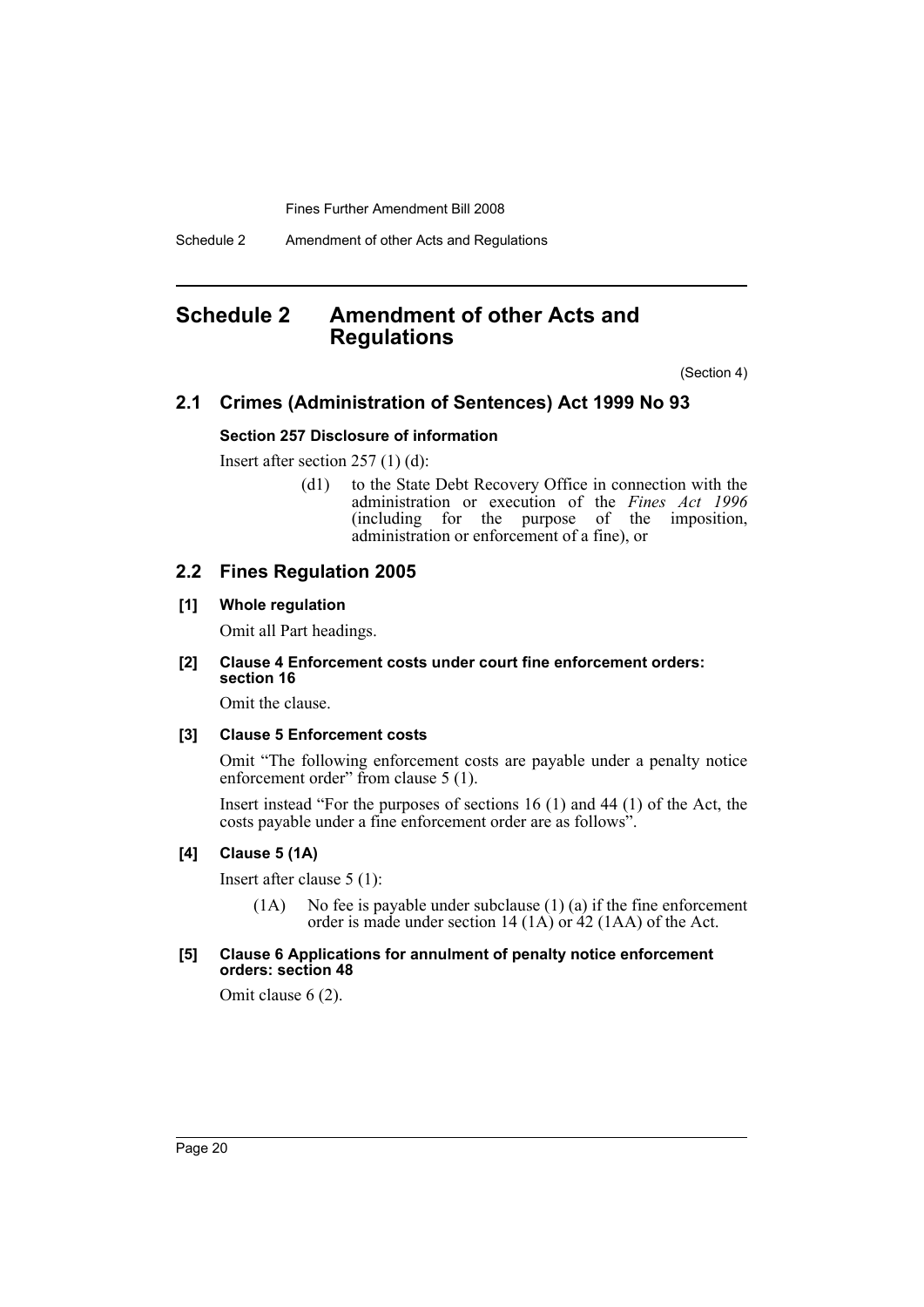#### **[6] Clause 6A**

Insert after clause 6:

#### **6A State Debt Recovery Office may waive, postpone or refund costs and fees**

The State Debt Recovery Office may, in such circumstances as it considers appropriate, waive, postpone or refund all or part of any enforcement costs payable under clause 5 or application fees payable under clause 6.

**[7] Clause 7 Applications to Local Court for redetermination of applications for annulment of penalty notice enforcement orders: section 50**

Omit "remit" from clause 7 (2). Insert instead "refund".

## **[8] Clause 7A**

Insert after clause 7:

# **7A Postponed application fee payable as part of fine**

- (1) For the purposes of section 57 (4) of the Act, an application fee that has been postponed under clause 6A or 7 in relation to a penalty notice enforcement order is prescribed as a fine unless the order is annulled.
- (2) A fee referred to in subclause (1) is to be added to, and payable as part of, the fine to which the penalty notice enforcement order relates.

# **[9] Clauses 10A and 10B**

Insert after clause 10:

#### **10A Maximum number of work and development orders**

- (1) For the purposes of section 99B (4) of the Act, 2,000 is the maximum number of work and development orders that may be made during the period of 2 years that commences on the commencement of Subdivision 1 of Division 8 of Part 4 of the Act.
- (2) If more than one work and development order is made in respect of the same person during the period referred to in subclause  $(1)$ , those orders are to count as one order for the purposes of that subclause.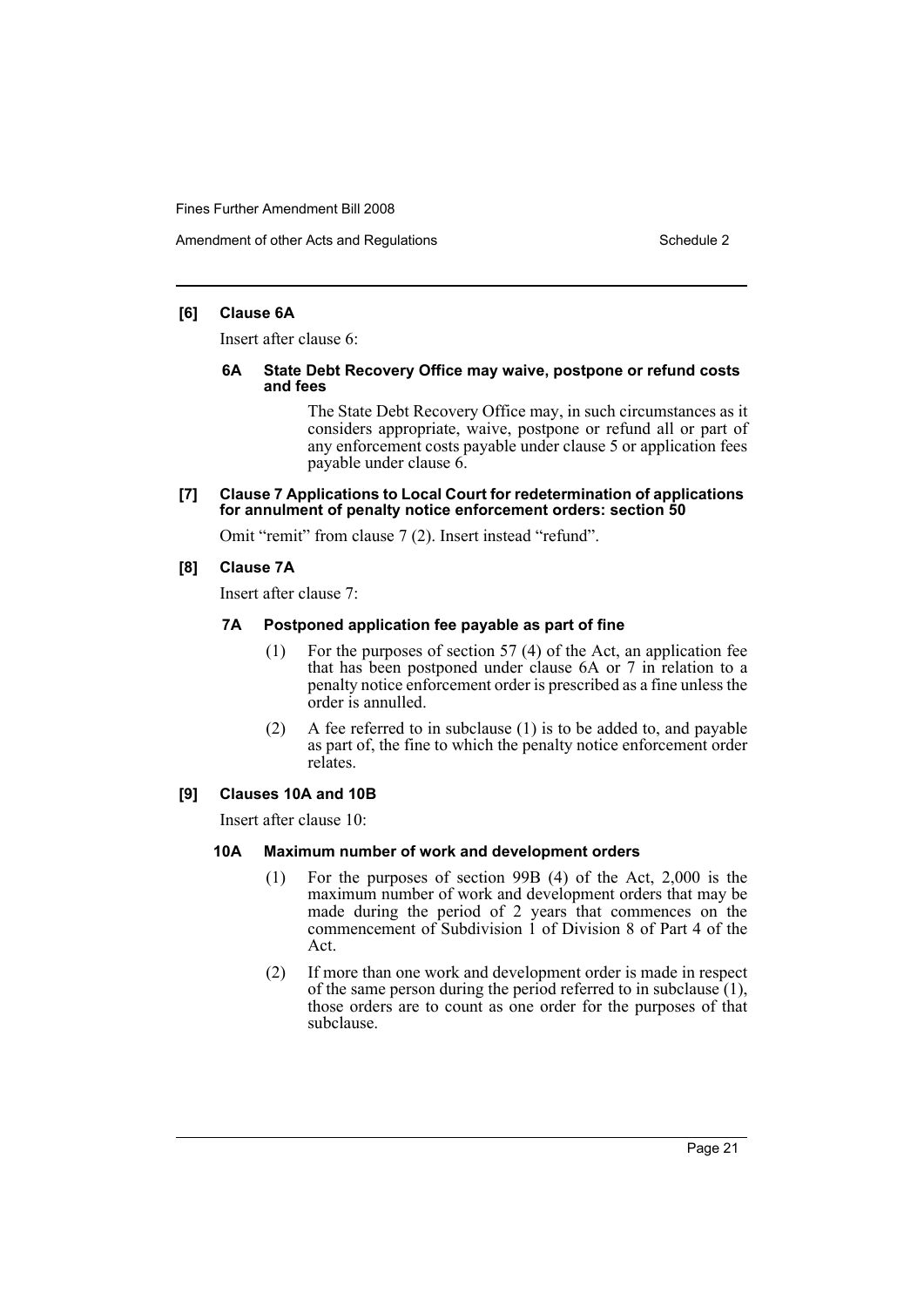Schedule 2 Amendment of other Acts and Regulations

#### **10B Expiry of trial period for work and development orders**

For the purposes of section 99J (2) of the Act, an application for a work and development order cannot be made after the day that is the second anniversary of the commencement of Subdivision 1 of Division 8 of Part 4 of the Act.

# **2.3 Road Transport (Driver Licensing) Act 1998 No 99**

#### **[1] Section 25A Offences committed by disqualified drivers or drivers whose licences are suspended or cancelled**

Insert "(otherwise than under section 66 of the *Fines Act 1996*)" after "licence is suspended" in section 25A (2).

#### **[2] Section 25A (3)**

Insert "(otherwise than under section 66 of the *Fines Act 1996*)" after "licence is cancelled".

#### **[3] Section 25A (3A) and (3B)**

Insert after section 25A (3):

- (3A) A person whose driver licence is suspended or cancelled under section 66 of the *Fines Act 1996* must not:
	- (a) in the case of a suspended licence:
		- (i) drive on a road or road related area a motor vehicle of the class to which the suspended driver licence relates, or
		- (ii) make an application for a driver licence during the period of suspension for a motor vehicle of the class to which the suspended driver licence relates and in respect of such an application state his or her name falsely or incorrectly or omit to mention the suspension, or
	- (b) in the case of a cancelled licence:
		- (i) drive on a road or road related area a motor vehicle of the class to which the cancelled licence related without having subsequently obtained a driver licence for a motor vehicle of that class, or
		- (ii) make an application for a driver licence for a motor vehicle of the class to which the cancelled licence related and in respect of the application state his or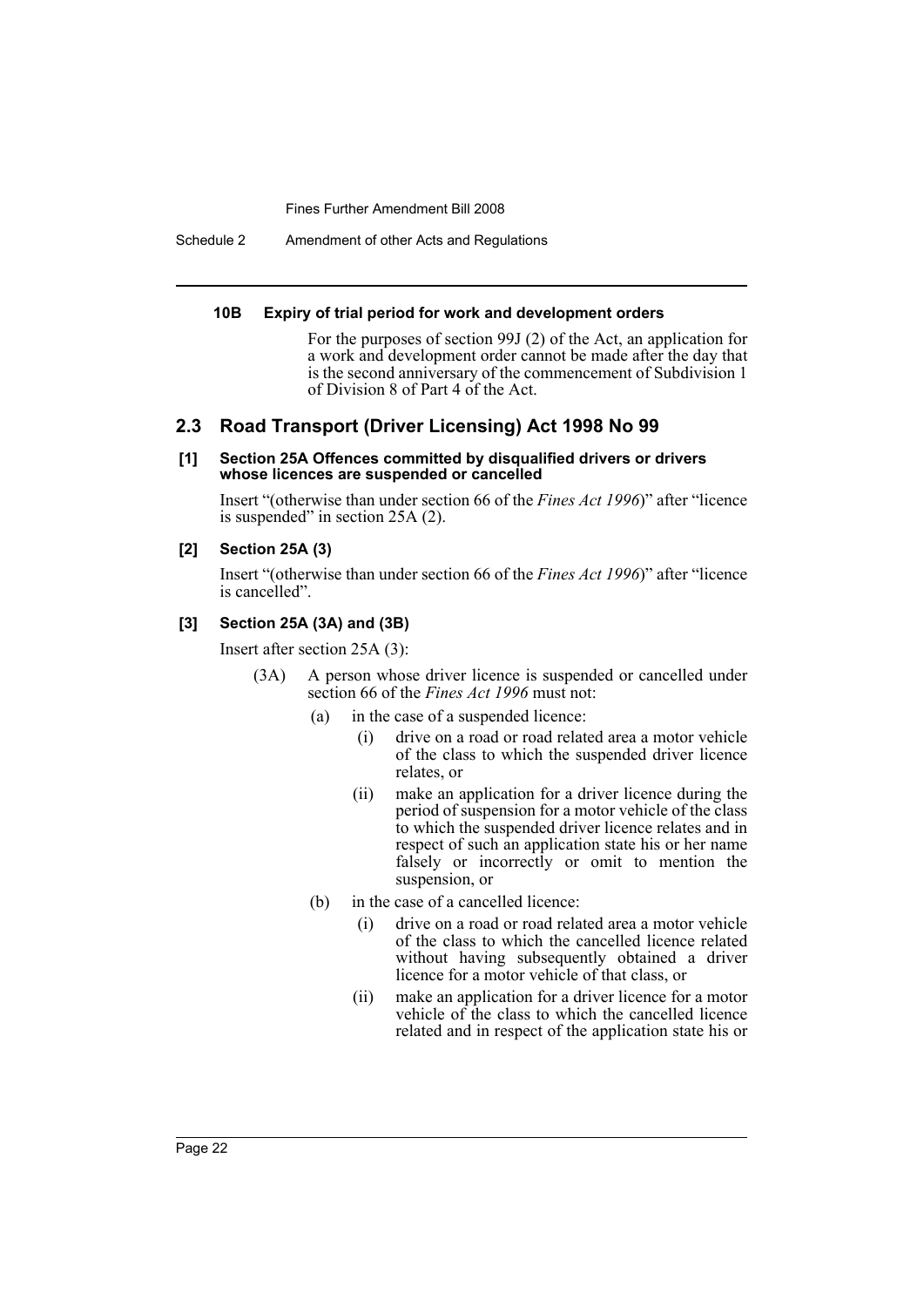her name falsely or incorrectly or omit to mention the cancellation.

Maximum penalty: 30 penalty units or imprisonment for 18 months or both (in the case of a first offence) or 50 penalty units or imprisonment for 2 years or both (in the case of a second or subsequent offence).

(3B) In determining any penalty or period of disqualification to be imposed on a person for an offence under subsection (3A), a court must take into account the effect the penalty or period of disqualification will have on the person's employment and the person's ability to pay the outstanding fine that caused the person's driver licence to be suspended or cancelled.

# **[4] Section 25A (4)**

Insert "or  $(3A)$  (b)  $(ii)$ " after " $(3)$  (b)".

# **[5] Section 25A (5)**

Omit "and  $(3)$  (a)". Insert instead ",  $(3)$  (a) and  $(3A)$  (a)  $(ii)$ ".

# **[6] Section 25A (6) (a), (7) and (10) (b)**

Omit " $(2)$  or  $(3)$   $(a)$ " wherever occurring. Insert instead " $(2)$ ,  $(3)$   $(a)$  or  $(3A)$ ".

# **[7] Section 25A (10) (a1)**

Insert after section 25A (10) (a):

(a1) in the case of a first offence under subsection (3A)— 3 months, or

## **[8] Schedule 3 Savings, transitional and other provisions**

Insert at the end of clause 1 (1):

*Fines Further Amendment Act 2008* (to the extent that it amends this Act)

# **[9] Schedule 3**

Insert at the end of the Schedule with appropriate Part and clause numbering:

# **Part Provisions consequent on enactment of Fines Further Amendment Act 2008**

#### **Offences under section 25A**

The amendments made to section 25A by Schedule 2.3 to the *Fines Further Amendment Act 2008* do not apply to or in respect